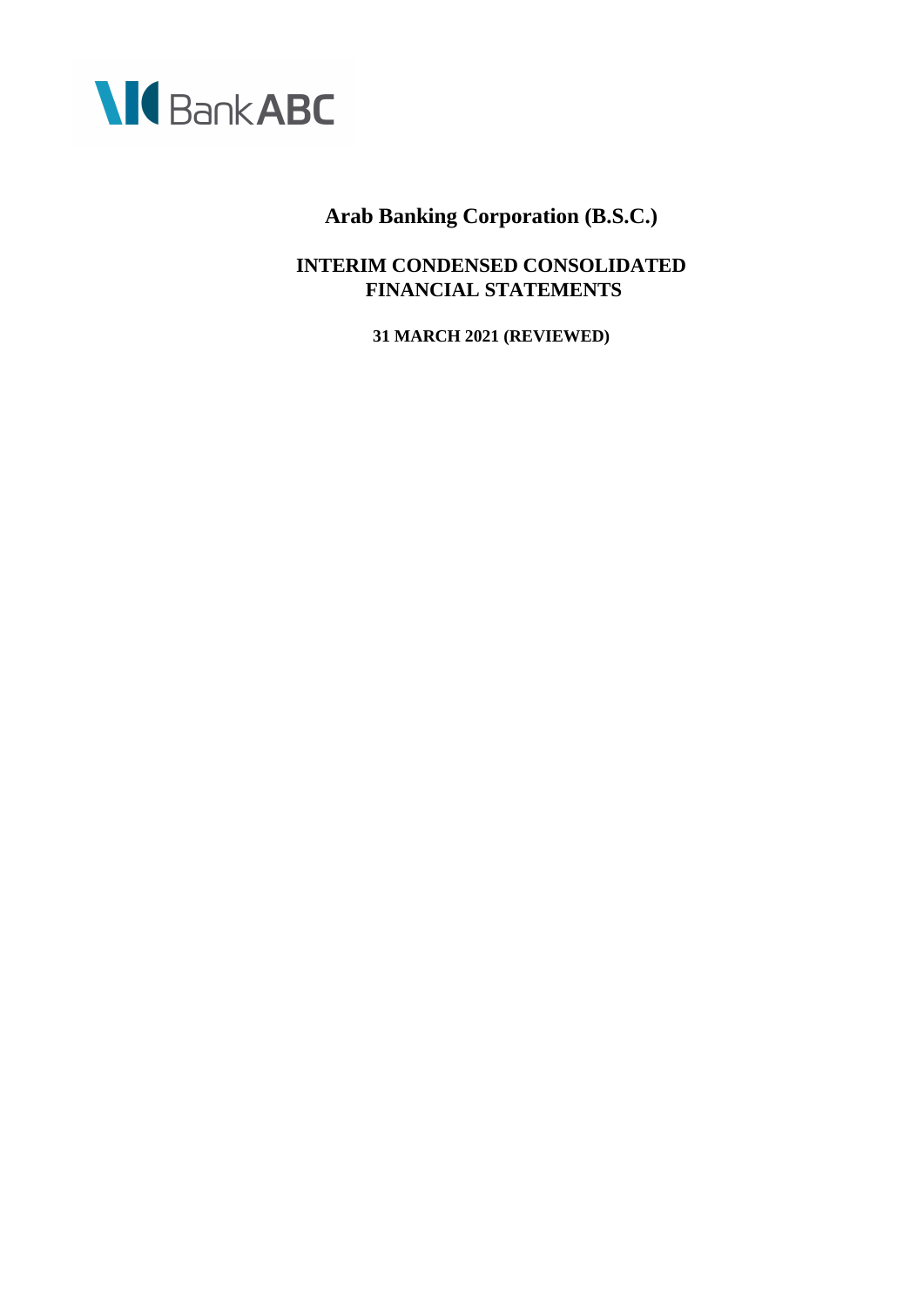

Ernst & Young — Middle East Tel: +973 1753 5455 P.O. Box 140 East Tower  $-10^{th}$  floor Bahrain World Trade Center Manama Kingdom of Bahrain

Fax: +973 1753 5405 manama@bh.ey.com www.ey.com/mena C.R. no. 29977-1

## **REPORT ON REVIEW OF INTERIM CONDENSED CONSOLIDATED FINANCIAL STATEMENTS TO THE BOARD OF DIRECTORS OF ARAB BANKING CORPORATION (B.S.C.)**

## *Introduction*

We have reviewed the accompanying interim condensed consolidated financial statements of Arab Banking Corporation (B.S.C.) [the "Bank"] and its subsidiaries [together the "Group"] as at 31 March 2021, comprising of the interim consolidated statement of financial position as at 31 March 2021 and the related interim consolidated statements of profit or loss, comprehensive income, cash flows and changes in equity for the three-month period then ended and explanatory notes. The Bank's Board of Directors is responsible for the preparation and presentation of these interim condensed consolidated financial statements in accordance with International Accounting Standard 34 Interim Financial Reporting (IAS 34), as modified by the Central Bank of Bahrain [the "CBB"]. Our responsibility is to express a conclusion on these interim condensed consolidated financial statements based on our review.

## *Scope of review*

We conducted our review in accordance with International Standard on Review Engagements 2410, *Review of Interim Financial Information Performed by the Independent Auditor of the Entity.* A review of interim financial information consists of making inquiries, primarily of persons responsible for financial and accounting matters, and applying analytical and other review procedures. A review is substantially less in scope than an audit conducted in accordance with International Standards on Auditing and, consequently, does not enable us to obtain assurance that we would become aware of all significant matters that might be identified in an audit. Accordingly, we do not express an audit opinion.

## *Conclusion*

Based on our review, nothing has come to our attention that causes us to believe that the accompanying interim condensed consolidated financial statements are not prepared, in all material respects, in accordance with IAS 34 as modified by the CBB.

## *Other matters*

Due to the outbreak of the novel coronavirus (COVID-19) in early 2020, the CBB vide its circular OG/124/2020 dated 30 March 2020 had exempted all public shareholding companies and locally incorporated banks from preparation and publication of interim condensed financial statements for the three-month period ended 31 March 2020. Accordingly, we have not reviewed the comparative information for the three-month period ended 31 March 2020 presented in these interim condensed consolidated financial information which have been extracted from management accounts and, we do not express any review conclusion on them.

Ernet + Young

12 May 2021 Manama, Kingdom of Bahrain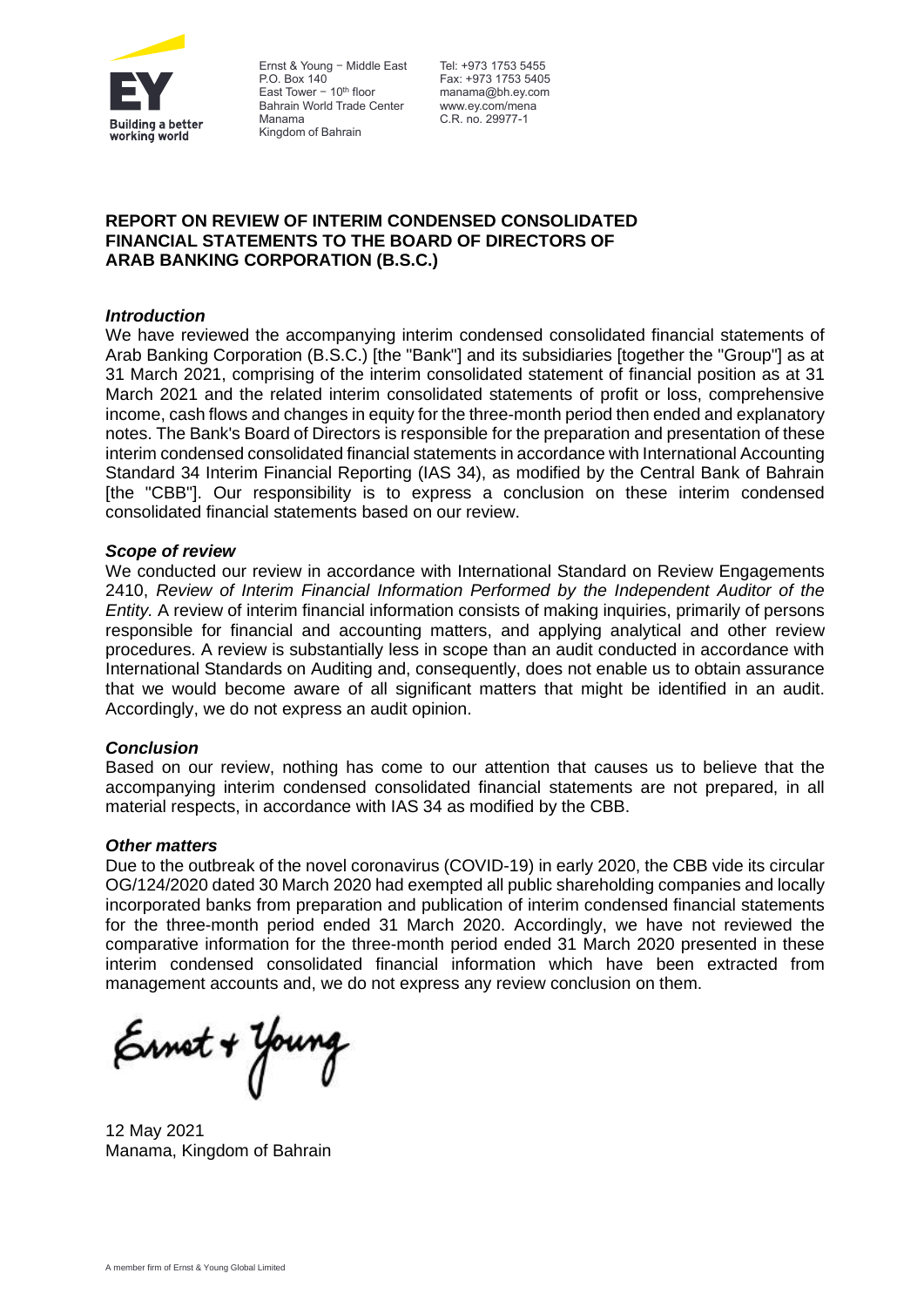## INTERIM CONSOLIDATED STATEMENT OF FINANCIAL POSITION

31 March 2021 (Reviewed)

*All figures in US\$ Million*

|                                                        |              | Reviewed | Audited     |
|--------------------------------------------------------|--------------|----------|-------------|
|                                                        |              | 31 March | 31 December |
|                                                        | <b>Notes</b> | 2021     | 2020        |
| <b>ASSETS</b>                                          |              |          |             |
| Liquid funds                                           |              | 1,787    | 1,752       |
| Trading securities                                     |              | 538      | 171         |
| Placements with banks and other financial institutions |              | 2,095    | 1,803       |
| Securities bought under repurchase agreements          |              | 1,223    | 1,823       |
| Non-trading investments                                | 4            | 6,940    | 6,696       |
| Loans and advances                                     | 5            | 15,198   | 15,656      |
| Other assets                                           |              | 2,217    | 2,305       |
| Premises and equipment                                 |              | 210      | 201         |
| <b>TOTAL ASSETS</b>                                    |              | 30,208   | 30,407      |
| <b>LIABILITIES</b>                                     |              |          |             |
| Deposits from customers                                |              | 17,271   | 17,173      |
| Deposits from banks                                    |              | 3,828    | 3,596       |
| Certificates of deposit                                |              | 548      | 494         |
| Securities sold under repurchase agreements            |              | 1,025    | 1,151       |
| Taxation                                               |              | 112      | 80          |
| Other liabilities                                      |              | 1,720    | 1,974       |
| <b>Borrowings</b>                                      |              | 1,602    | 1,795       |
| <b>Total liabilities</b>                               |              | 26,106   |             |
|                                                        |              |          | 26,263      |
| <b>EQUITY</b>                                          |              |          |             |
| Share capital                                          |              | 3,110    | 3,110       |
| Treasury shares                                        |              | (6)      | (6)         |
| Statutory reserve                                      |              | 520      | 520         |
| Retained earnings                                      |              | 997      | 965         |
| Other reserves                                         |              | (868)    | (822)       |
| EQUITY ATTRIBUTABLE TO THE SHAREHOLDERS OF             |              |          |             |
| THE PARENT                                             |              | 3,753    | 3,767       |
| Non-controlling interests                              |              | 349      | 377         |
| <b>Total equity</b>                                    |              | 4,102    | 4,144       |
| <b>TOTAL LIABILITIES AND EQUITY</b>                    |              | 30,208   | 30,407      |

These interim condensed consolidated financial statements were authorised for issue by the Board of Directors on 12th May 2021 and signed on their behalf by the Chairman, Deputy Chairman and the Group Chief Executive Officer.



Saddek El Kaber Khaled Kawan Mohammad Abdulredha Saleem Chairman Deputy Chairman Group Chief Executive Officer Deputy Chairman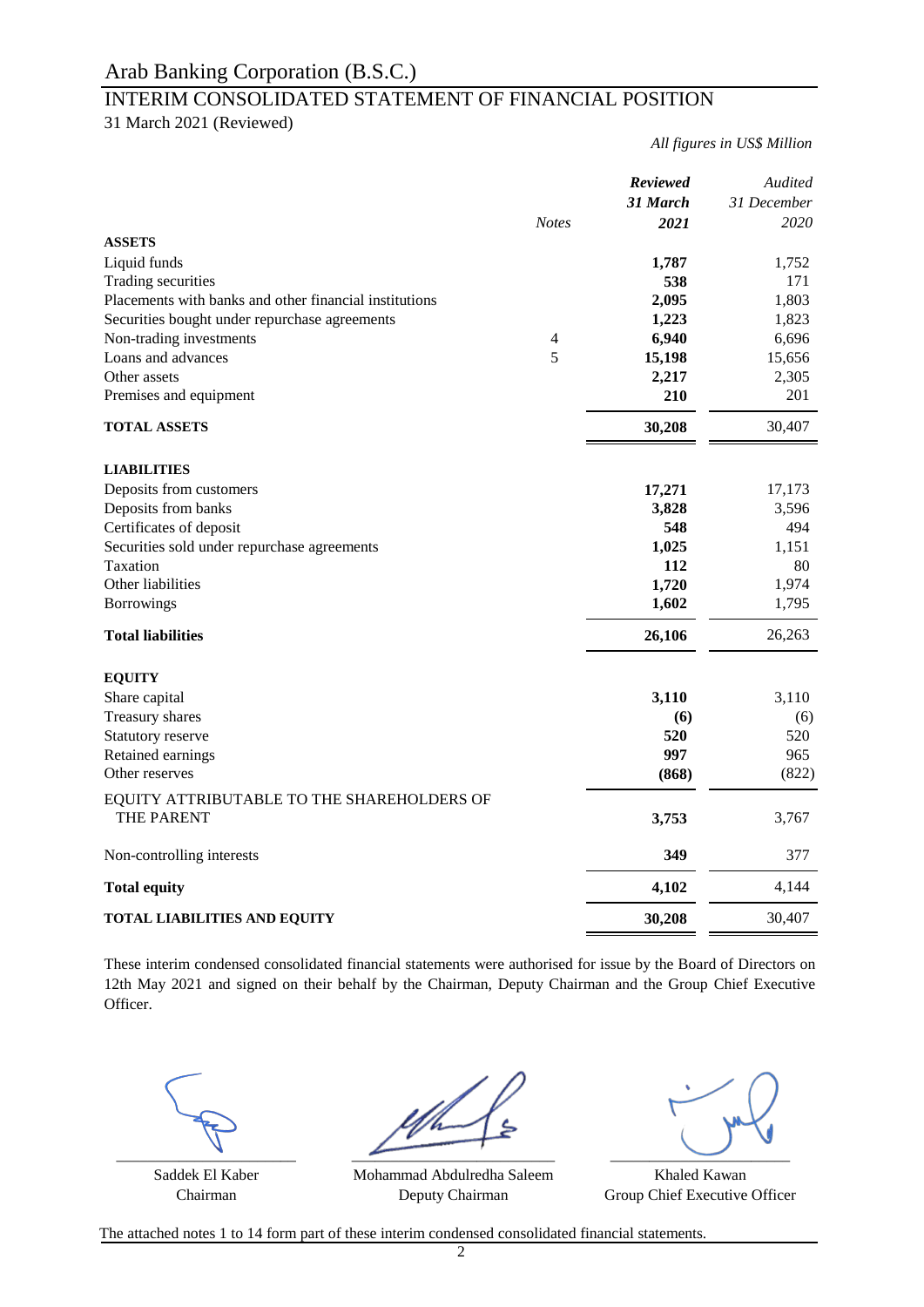## INTERIM CONSOLIDATED STATEMENT OF PROFIT OR LOSS

Three-month period ended 31 March 2021 (Reviewed)

*All figures in US\$ Million*

|                                                                               |                | 31 March       | Three months ended          |
|-------------------------------------------------------------------------------|----------------|----------------|-----------------------------|
|                                                                               | <b>Notes</b>   | 2021           | 2020<br>Reviewed Unreviewed |
| <b>OPERATING INCOME</b>                                                       |                |                |                             |
| Interest and similar income<br>Interest and similar expense                   |                | 269<br>(147)   | 394<br>(257)                |
| Net interest income                                                           |                | 122            | 137                         |
| Other operating income (expense)                                              | 6              | 60             | (35)                        |
| <b>Total operating income</b>                                                 |                | 182            | 102                         |
| <b>OPERATING EXPENSES</b>                                                     |                |                |                             |
| <b>Staff</b><br>Premises and equipment<br>Other                               |                | 78<br>10<br>37 | 87<br>10<br>36              |
| Total operating expenses                                                      |                | 125            | 133                         |
| NET OPERATING PROFIT (LOSS) BEFORE CREDIT<br><b>LOSS EXPENSE AND TAXATION</b> |                | 57             | (31)                        |
| Credit loss expense                                                           | $\overline{7}$ | (20)           | (120)                       |
| PROFIT (LOSS) BEFORE TAXATION                                                 |                | 37             | (151)                       |
| Taxation (charge) reversal on foreign operations                              |                | (1)            | 98                          |
| PROFIT (LOSS) FOR THE PERIOD                                                  |                | 36             | (53)                        |
| Profit attributable to non-controlling interests                              |                | (6)            | (9)                         |
| PROFIT (LOSS) ATTRIBUTABLE TO THE<br><b>SHAREHOLDERS OF THE PARENT</b>        |                | 30             | (62)                        |
| <b>BASIC AND DILUTED EARNINGS (LOSS)</b><br>PER SHARE (EXPRESSED IN US\$)     |                | 0.01           | (0.02)                      |

 $\overline{\phantom{a}}$  , and the set of the set of the set of the set of the set of the set of the set of the set of the set of the set of the set of the set of the set of the set of the set of the set of the set of the set of the s

 Saddek El Kaber Chairman

 $\overbrace{\phantom{xxxxx}}^{x}$ 

Mohammad Abdulredha Saleem Deputy Chairman

 $\overbrace{\phantom{aaaaa}}^{x}$ 

Khaled Kawan Group Chief Executive Officer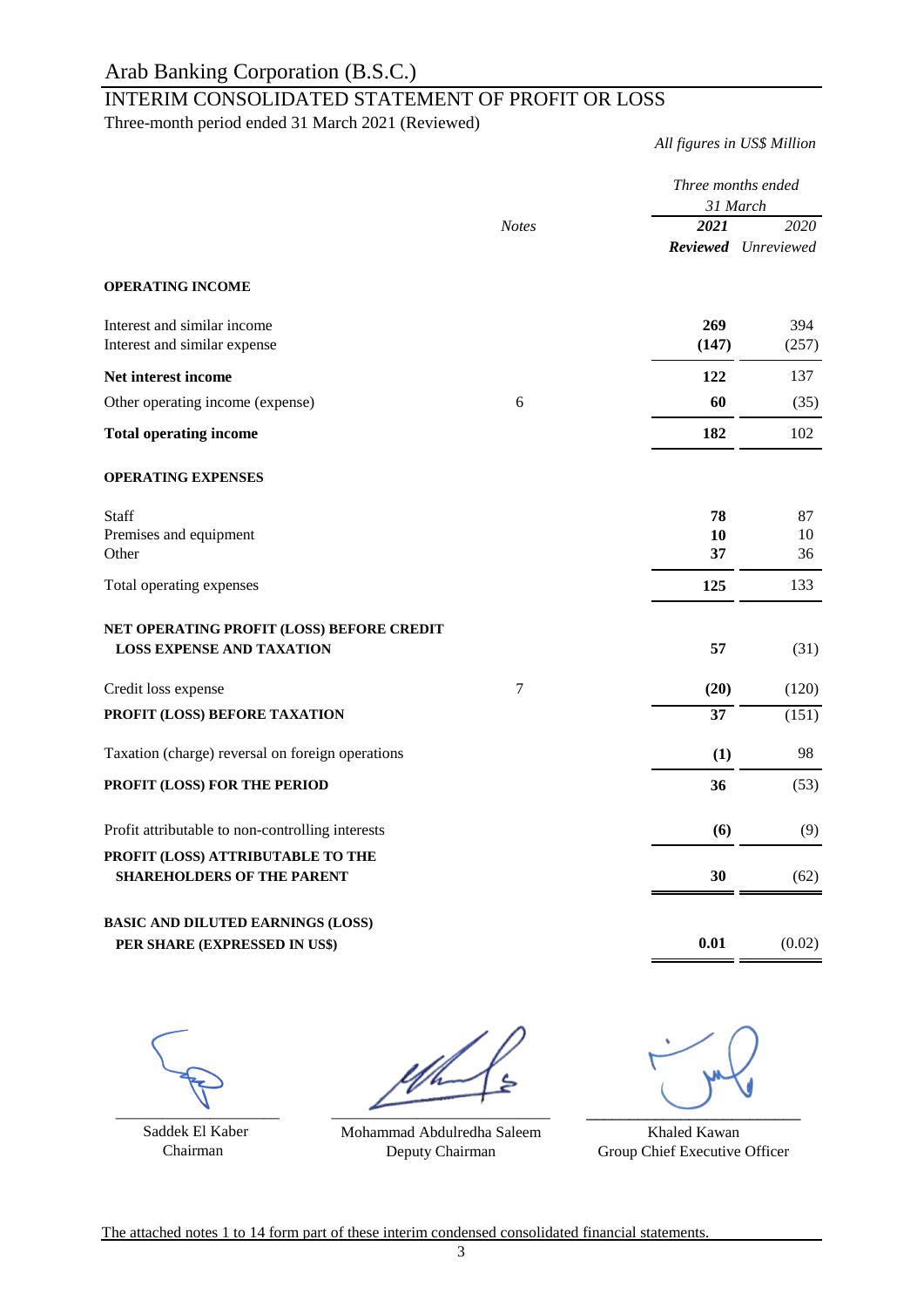## INTERIM CONSOLIDATED STATEMENT OF COMPREHENSIVE INCOME

Three-month period ended 31 March 2021 (Reviewed)

*All figures in US\$ Million*

|                                                                                     | Three months ended<br>31 March |       |
|-------------------------------------------------------------------------------------|--------------------------------|-------|
|                                                                                     | 2021                           | 2020  |
|                                                                                     | <b>Reviewed</b> Unreviewed     |       |
| PROFIT (LOSS) FOR THE PERIOD                                                        | 36                             | (53)  |
| Other comprehensive (loss) income :                                                 |                                |       |
| Other comprehensive (loss) income                                                   |                                |       |
| that will be reclassified (or recycled) to profit<br>or loss in subsequent periods: |                                |       |
| Foreign currency translation:                                                       |                                |       |
| Unrealised loss on exchange translation in                                          |                                |       |
| foreign subsidiaries                                                                | (77)                           | (226) |
| Debt instruments at FVOCI:                                                          |                                |       |
| Net change in fair value during the period                                          | 6                              | (331) |
| Other comprehensive loss for the period                                             | (71)                           | (557) |
| <b>TOTAL COMPREHENSIVE</b>                                                          |                                |       |
| <b>LOSS FOR THE PERIOD</b>                                                          | (35)                           | (610) |
| <b>Attributable to:</b>                                                             |                                |       |
| Shareholders of the parent                                                          | (16)                           | (534) |
| Non-controlling interests                                                           | (19)                           | (76)  |
|                                                                                     | (35)                           | (610) |

 $\ddot{\phantom{0}}$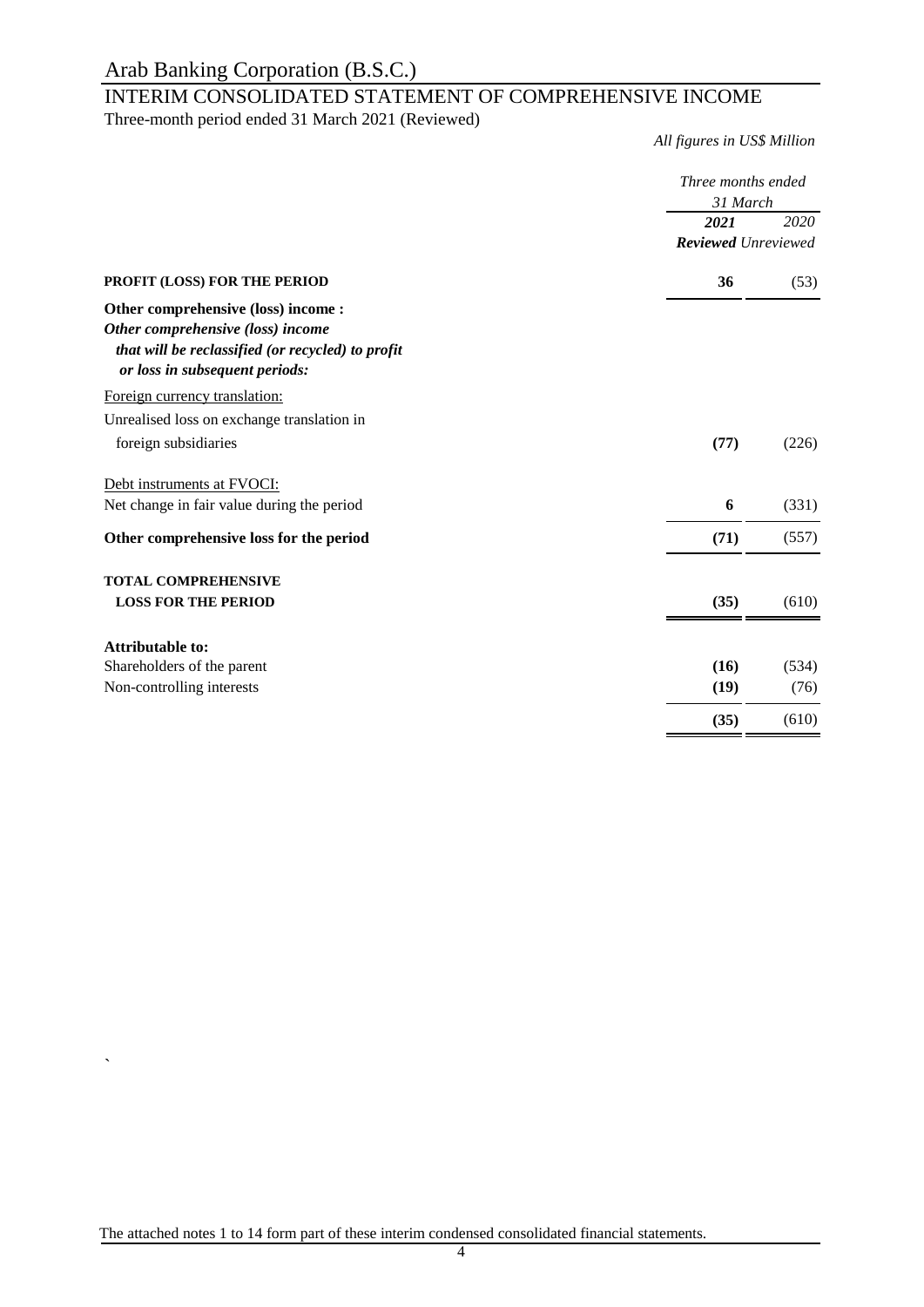## INTERIM CONSOLIDATED STATEMENT OF CASH FLOWS

Three-month period ended 31 March 2021 (Reviewed)

|                                                                           | All figures in US\$ million<br>Three months ended<br>31 March |                   |  |
|---------------------------------------------------------------------------|---------------------------------------------------------------|-------------------|--|
|                                                                           |                                                               |                   |  |
|                                                                           | 2021                                                          | 2020              |  |
|                                                                           | <b>Reviewed</b>                                               | <b>Unreviewed</b> |  |
| <b>OPERATING ACTIVITIES</b>                                               |                                                               |                   |  |
| Profit (loss) for the period                                              | 36                                                            | (53)              |  |
| Adjustments for:                                                          |                                                               |                   |  |
| Credit loss expense                                                       | 20                                                            | 120               |  |
| Depreciation and amortisation                                             | 12<br>(14)                                                    | 10<br>(11)        |  |
| Gain on disposal of non-trading debt investments - net                    |                                                               |                   |  |
| Changes in operating assets and liabilities:                              |                                                               |                   |  |
| Treasury bills and other eligible bills<br>Trading securities             | (423)                                                         | 10<br>(335)       |  |
| Placements with banks and other financial institutions                    | (515)                                                         | 247               |  |
| Securities bought under repurchase agreements                             | 227                                                           | (174)             |  |
| Loans and advances                                                        | (1,701)                                                       | (902)             |  |
| Other assets                                                              | (208)                                                         | (1,444)           |  |
| Deposits from customers                                                   | 1,983                                                         | 671               |  |
| Deposits from banks                                                       | 903                                                           | 495               |  |
| Securities sold under repurchase agreements                               | (113)                                                         | 509               |  |
| Other liabilities                                                         | 54                                                            | 1,185             |  |
| Other non-cash movements                                                  | 54                                                            | (128)             |  |
| Net cash from operating activities                                        | 315                                                           | 200               |  |
| <b>INVESTING ACTIVITIES</b>                                               |                                                               |                   |  |
| Purchase of non-trading investments                                       | (1, 455)                                                      | (1,971)           |  |
| Sale and redemption of non-trading investments                            | 1,196                                                         | 2,154             |  |
| Purchase of premises and equipment                                        | (19)                                                          | (12)              |  |
| Sale of premises and equipment<br>Investment in subsidiaries - net        | (1)<br>17                                                     | (1)<br>15         |  |
|                                                                           |                                                               |                   |  |
| Net cash (used in) from investing activities                              | (262)                                                         | 185               |  |
| <b>FINANCING ACTIVITIES</b>                                               |                                                               |                   |  |
| Issue (repayment) of certificates of deposit - net<br>Issue of borrowings | 55                                                            | (108)             |  |
| Repayment of borrowings                                                   |                                                               | 5                 |  |
|                                                                           | (92)                                                          | (26)              |  |
| Repurchase of borrowings<br>Dividend paid to non-controlling interests    |                                                               | (25)              |  |
| Sale of treasury shares - net                                             | (3)                                                           | (4)<br>1          |  |
| Net cash used in financing activities                                     | (40)                                                          | (157)             |  |
| Net change in cash and cash equivalents                                   | 13                                                            | 228               |  |
| Effect of exchange rate changes on cash and cash equivalents              | 22                                                            | (43)              |  |
| Cash and cash equivalents at beginning of the period                      | 1,752                                                         | 1,657             |  |
| CASH AND CASH EQUIVALENTS AT END OF THE PERIOD*                           | 1,787                                                         | 1,842             |  |
|                                                                           |                                                               |                   |  |

\*Cash and cash equivalents comprises of liquid funds excluding treasury and other eligible bills with original maturities of more than three months amounting to US\$ nil (31 March 2020: US\$ 207 million).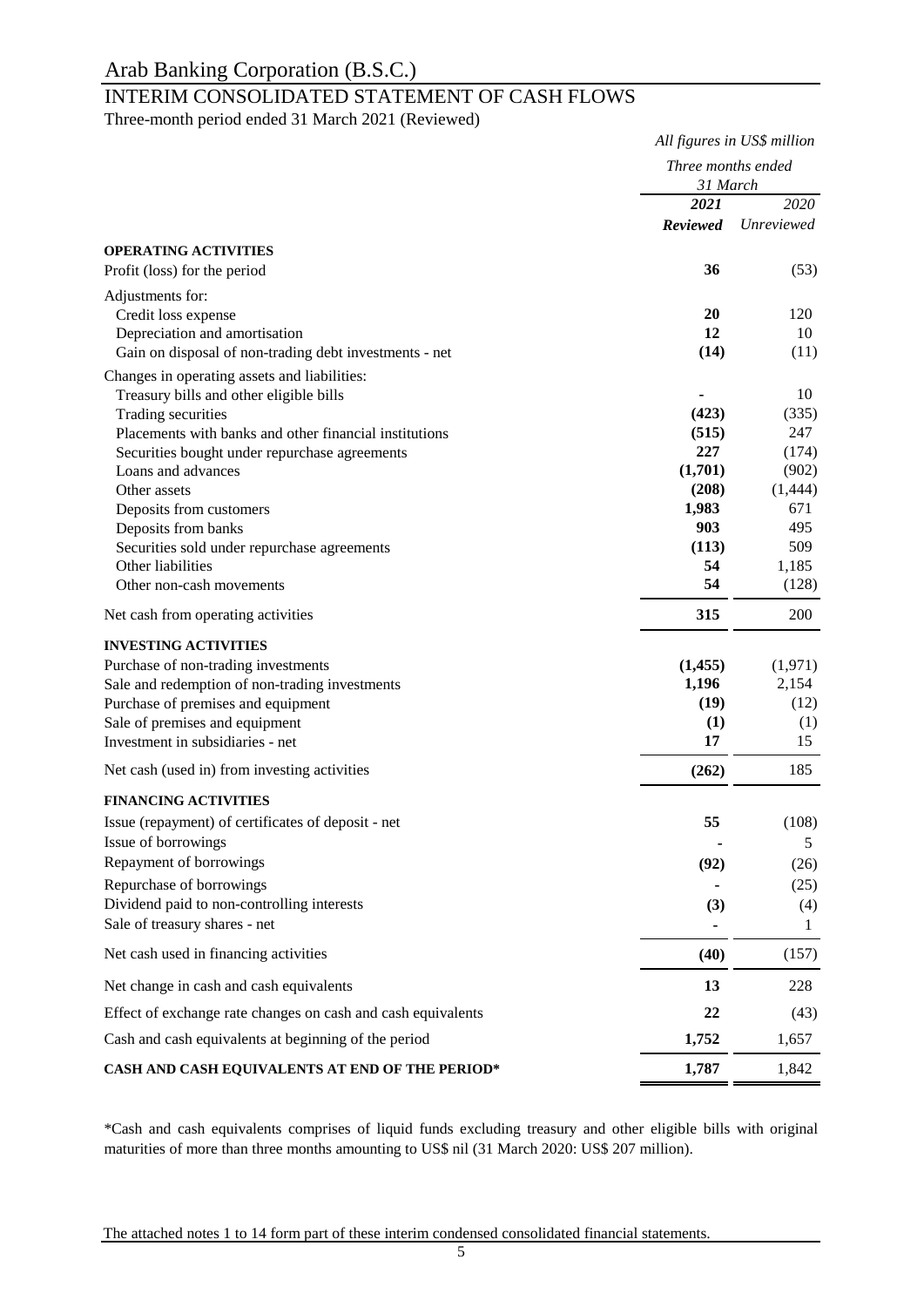## INTERIM CONSOLIDATED STATEMENT OF CHANGES IN EQUITY

Three-month period ended 31 March 2021 (Reviewed)

*All figures in US\$ Million*

|                                                                                                  |                         |                                                                         |                             |                         |                          |                                                   |                                        |                                                      |            | Non-        |              |
|--------------------------------------------------------------------------------------------------|-------------------------|-------------------------------------------------------------------------|-----------------------------|-------------------------|--------------------------|---------------------------------------------------|----------------------------------------|------------------------------------------------------|------------|-------------|--------------|
|                                                                                                  |                         |                                                                         |                             |                         |                          |                                                   |                                        |                                                      |            | controlling | <b>Total</b> |
|                                                                                                  |                         | Equity attributable to the shareholders of the parent<br>Other reserves |                             |                         |                          |                                                   |                                        |                                                      | interests  | equity      |              |
|                                                                                                  | <b>Share</b><br>capital | Treasury<br>shares                                                      | <i>Statutory</i><br>reserve | Retained<br>$earnings*$ | General<br>reserve       | Foreign<br>exchange<br>translation<br>adjustments | Cumulative<br>changes in<br>fair value | Pension<br>fund<br>reserve                           | Total      |             |              |
| At 31 December 2020                                                                              | 3,110                   | (6)                                                                     | 520                         | 965                     | 100                      | (902)                                             | 20                                     | (40)                                                 | 3,767      | 377         | 4,144        |
| Profit for the period<br>Other comprehensive (loss) income<br>for the period                     |                         |                                                                         | ۰                           | 30                      | $\overline{\phantom{a}}$ | (52)                                              | 6                                      |                                                      | 30<br>(46) | 6<br>(25)   | 36<br>(71)   |
| Total comprehensive income (loss)<br>for the period<br>Other equity movements<br>in subsidiaries |                         |                                                                         | $\overline{\phantom{a}}$    | 30<br>2                 | $\sim$<br>$\sim$         | (52)                                              | 6                                      | $\overline{\phantom{a}}$<br>$\overline{\phantom{0}}$ | (16)<br>2  | (19)<br>(9) | (35)<br>(7)  |
| At 31 March 2021 (reviewed)                                                                      | 3,110                   | (6)                                                                     | 520                         | 997                     | 100                      | (954)                                             | 26                                     | (40)                                                 | 3,753      | 349         | 4,102        |

\* Retained earnings include non-distributable reserves arising from consolidation of subsidiaries amounting to US\$ 483 million (31 December 2020: US\$ 482 million).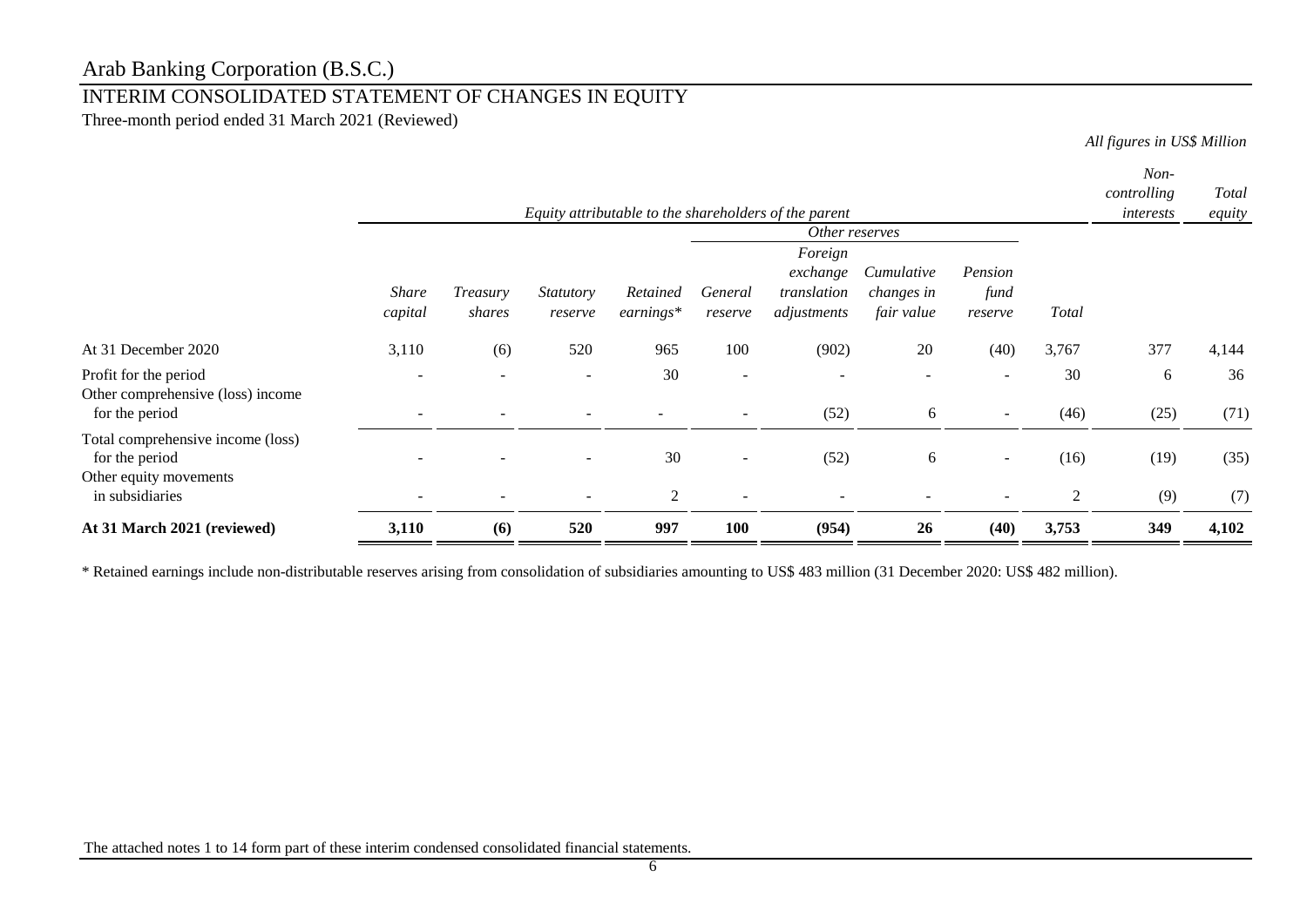# INTERIM CONSOLIDATED STATEMENT OF CHANGES IN EQUITY

Three-month period ended 31 March 2021 (Reviewed)

*All figures in US\$ Million*

|                                                                                 |                         |                    |                                                      |                      |                                                      | Equity attributable to the shareholders of the parent |                                        |                            |               | Non-<br>controlling<br>interests | Total<br>equity |
|---------------------------------------------------------------------------------|-------------------------|--------------------|------------------------------------------------------|----------------------|------------------------------------------------------|-------------------------------------------------------|----------------------------------------|----------------------------|---------------|----------------------------------|-----------------|
|                                                                                 |                         |                    |                                                      |                      |                                                      | Other reserves                                        |                                        |                            |               |                                  |                 |
|                                                                                 | <i>Share</i><br>capital | Treasury<br>shares | Statutory<br>reserve                                 | Retained<br>earnings | General<br>reserve                                   | Foreign<br>exchange<br>translation<br>adjustments     | Cumulative<br>changes in<br>fair value | Pension<br>fund<br>reserve | Total         |                                  |                 |
| At 31 December 2019                                                             | 3,110                   | (6)                | 520                                                  | 1,051                | 100                                                  | (754)                                                 | 42                                     | (32)                       | 4,031         | 458                              | 4,489           |
| (Loss) profit for the period<br>Other comprehensive loss<br>for the period      |                         |                    | $\overline{\phantom{a}}$                             | (62)                 | $\overline{\phantom{a}}$<br>$\overline{\phantom{a}}$ | (141)                                                 | (331)                                  | $\sim$                     | (62)<br>(472) | 9<br>(85)                        | (53)<br>(557)   |
| Total comprehensive loss<br>for the period<br>Purchase of treasury shares - net |                         |                    | $\overline{\phantom{a}}$<br>$\overline{\phantom{a}}$ | (62)                 | $\sim$                                               | (141)<br>$\overline{\phantom{0}}$                     | (331)                                  |                            | (534)         | (76)<br>$\overline{\phantom{a}}$ | (610)           |
| Other equity movements<br>in subsidiaries                                       |                         |                    |                                                      |                      |                                                      |                                                       |                                        |                            |               | (12)                             | (12)            |
| At 31 March 2020 (unreviewed)                                                   | 3,110                   | (5)                | 520                                                  | 989                  | 100                                                  | (895)                                                 | (289)                                  | (32)                       | 3,498         | 370                              | 3,868           |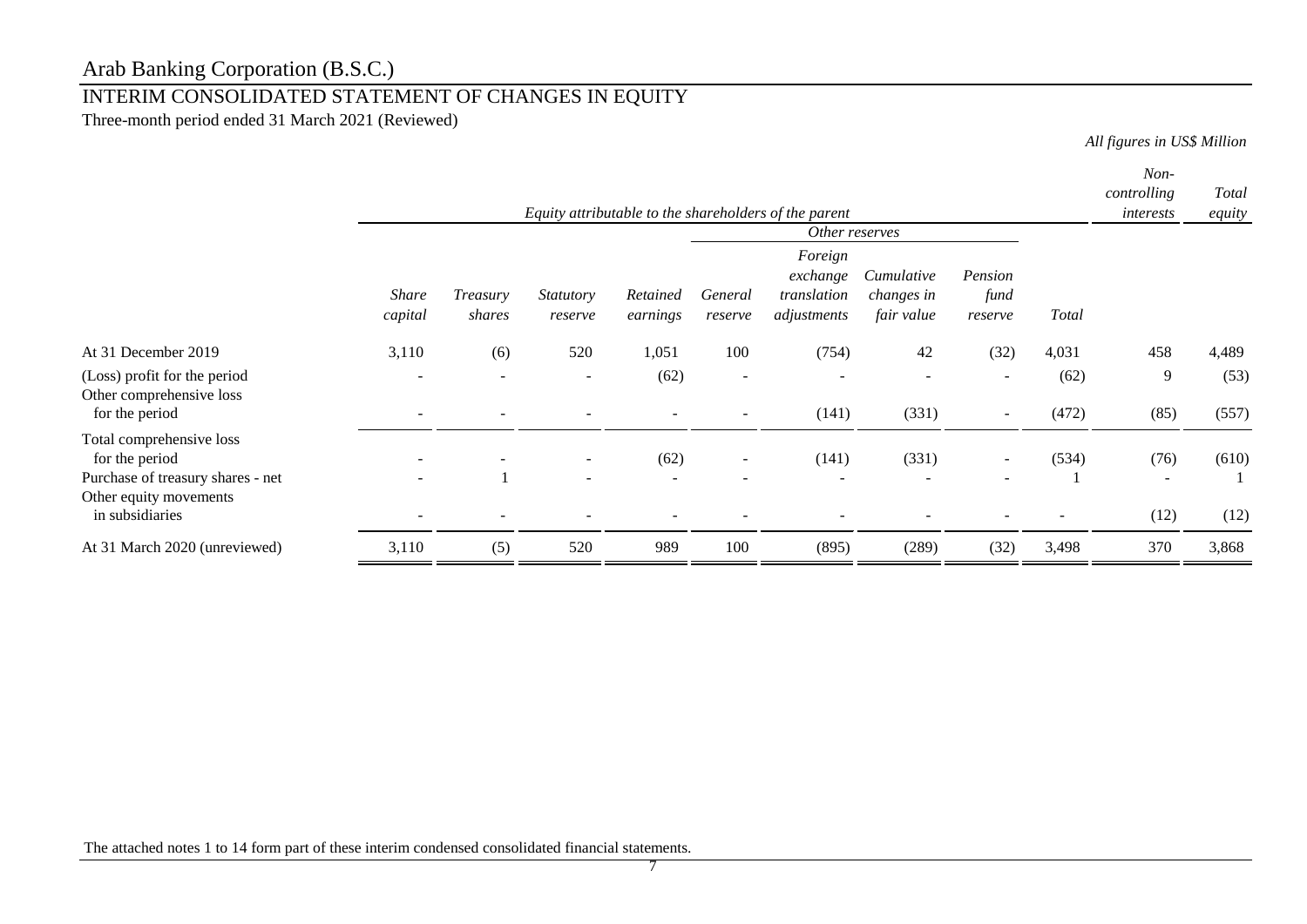*All figures in US\$ million*

## **1 INCORPORATION AND ACTIVITIES**

Arab Banking Corporation (B.S.C.) [the "Bank"] is incorporated in the Kingdom of Bahrain by an Amiri decree and operates under a wholesale banking licence issued by the Central Bank of Bahrain (the "CBB"). The Bank is a Bahraini Shareholding Company with limited liability and is listed on the Bahrain Bourse. The Central Bank of Libya is the ultimate parent of the Bank and its subsidiaries (together the "Group").

The Bank's registered office is at ABC Tower, Diplomatic Area, P.O. Box 5698, Manama, Kingdom of Bahrain. The Bank is registered under commercial registration number 10299 issued by the Ministry of Industry, Commerce and Tourism, Kingdom of Bahrain.

The Group offers a range of international wholesale banking services including Corporate Banking & Financial Institutions, Project & Structured Finance, Syndications, Treasury, Trade Finance services, Islamic Banking and the digital, mobile-only banking space named "ila Bank" within retail consumer banking services. Retail banking services are only provided in the MENA region.

## **2 BASIS OF PREPARATION AND CHANGES TO THE GROUP'S ACCOUNTING POLICIES**

## **2.1 Basis of preparation**

The interim condensed consolidated financial statements of the Group have been prepared in accordance with applicable rules and regulations issued by the Central Bank of Bahrain ("CBB") including the CBB circular on regulatory concessionary measures in response to COVID-19. These rules and regulations, in particular CBB circular OG/226/2020 dated 21 June 2020, require the adoption of all International Financial Reporting Standards issued by the International Accounting Standards Board (IASB) (IFRS), except for:

- (a) recognition of modification losses on financial assets arising from payment holidays provided to customers impacted by COVID-19 without charging additional interest, in equity instead of profit or loss as required by IFRS 9 Financial Instruments. Any other modification gains or losses on financial assets are recognised in accordance with the requirements of IFRS 9; and
- (b) recognition of financial assistance received from the government and/ or regulators in response to its COVID-19 support measures that meets the government grant requirement, in equity instead of profit or loss. This will only be to the extent of any modification loss recorded in equity as a result of (a) above, and the balance of the amount to be recognised in profit or loss. Any other financial assistance is recognised in accordance with the requirements of IAS 20.

The above framework for basis of preparation of the annual financial statements is hereinafter referred to as 'IFRS as modified by CBB'.

The interim condensed financial statements of the Group has been presented in condensed form in accordance with the guidance provided by International Accounting Standard 34 – 'Interim Financial Reporting', using the IFRS as modified by CBB framework. Hence, the framework used in the preparation of the interim condensed consolidated financial statements of the Group is hereinafter referred to as 'IAS 34 as modified by CBB'.

These interim condensed consolidated financial statements do not contain all information and disclosures required in the annual consolidated financial statements, and should be read in conjunction with the Group's annual consolidated financial statements for the year ended 31 December 2020. In addition, results for the three-month period ended 31 March 2021 are not necessarily indicative of the results that may be expected for the financial year ending 31 December 2021.

## **2.2 Comparative information**

During 2020 as a result of COVID-19, the CBB issued various circulars on regulatory concessionary measures including circular OG/124/2020 dated 30 March 2020, in which the CBB exempted all public shareholding companies and locally incorporated banks from preparation and publication of interim condensed financial statements for the three-month period ended 31 March 2020. Accordingly, the Group did not publish reviewed interim condensed consolidated financial statements for the period ended 31 March 2020 and therefore the comparative information for the three month period ended 31 March 2020 included in these interim condensed consolidated financial statements have been extracted from management accounts for the period ended 31 March 2020 on which neither an audit opinion nor a review conclusion was issued.  $\mathcal{L}_{\text{S}}$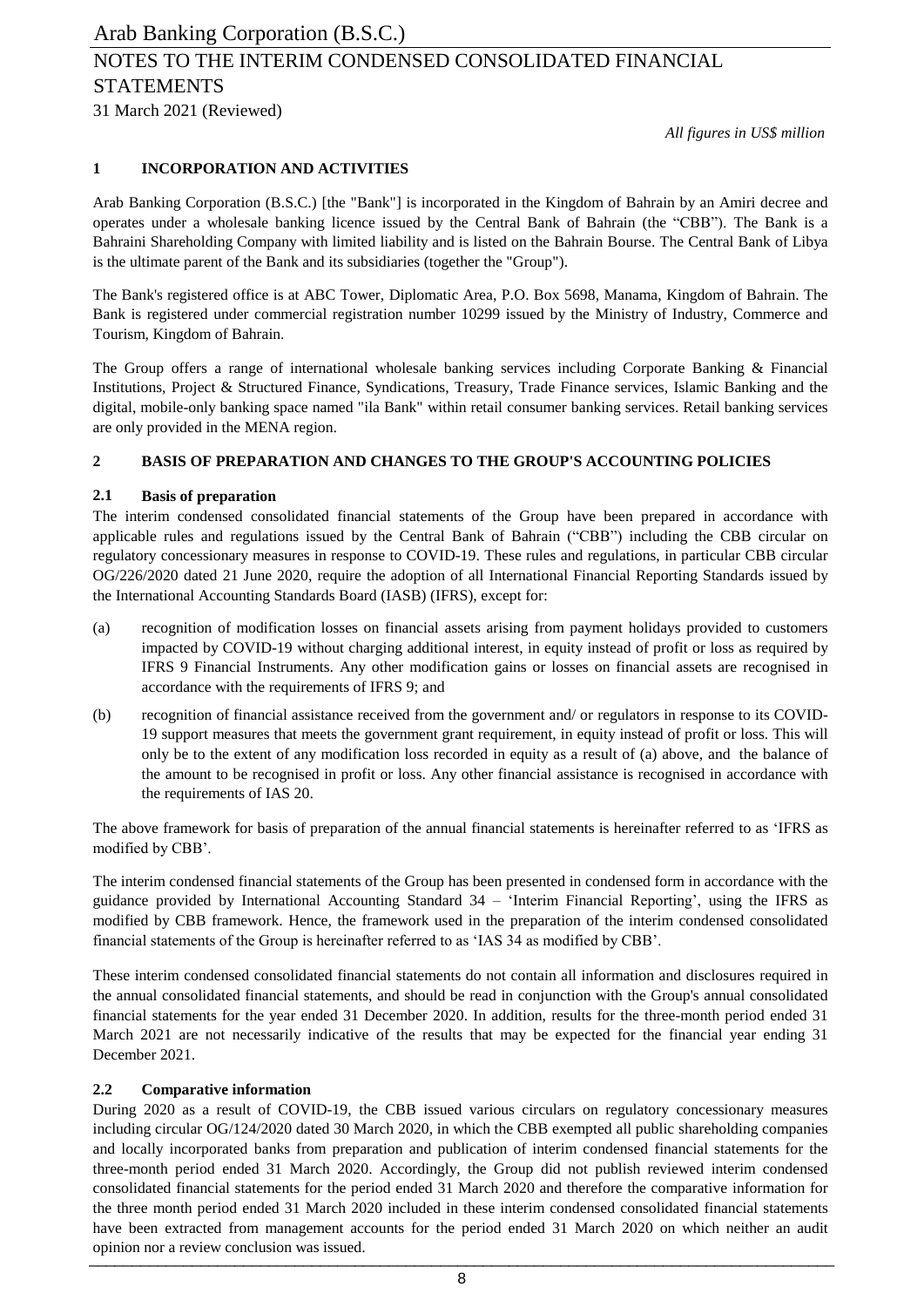## 31 March 2021 (Reviewed) NOTES TO THE INTERIM CONDENSED CONSOLIDATED FINANCIAL STATEMENTS

*All figures in US\$ million*

#### **2 BASIS OF PREPARATION AND CHANGES TO THE GROUP'S ACCOUNTING POLICIES (continued)**

## **2.3 Basis of consolidation**

These interim condensed consolidated financial statements include the financial statements of the Bank and its subsidiaries after elimination of inter-company transactions and balances.

## **2.4 Directives issued by the CBB and Government assistance**

The Group had provided payment holidays to certain customers on the basis of regulatory directives issued by the CBB as concessionary measures to mitigate the impact of COVID-19 and requests received. As of 31 March 2021, the outstanding balance of customers to whom such payment holidays have been provided amounted to US\$ 555 million (year ended 31 December 2020: US\$ 894 million). However, this did not result in any modification loss.

Further, the Group did not receive any financial assistance and had no modification loss from the Government during current and prior period.

## **2.5 New standards, interpretations and amendments adopted by the Group**

The accounting policies adopted in the preparation of the interim condensed consolidated financial statements are consistent with those followed in the preparation of the Group's annual consolidated financial statements for the year ended 31 December 2020, except for adoption of new standards or certain amendments to existing standards that have become applicable to the Group effective from 1 January 2021. The Group has not early adopted any standard, interpretation or amendment that has been issued but is not yet effective.

Several amendments apply for the first time in 2021, but do not have an impact on the interim condensed consolidated financial statements of the Group except for those disclosed below.

**2.5.1** *Interest Rate Benchmark Reform – Phase 2: Amendments to IFRS 9, IAS 39, IFRS 7, IFRS 4 and IFRS 16* On August 27, 2020, the IASB issued Interest Rate Benchmark Reform – Phase 2, Amendments to IFRS 9, IAS 39, IFRS 7, IFRS 4 and IFRS 16 (the amendments). The amendments introduce various practical expedients with respect to changes arising due to interest rate benchmark reform (IBOR reform) as explained below:

- A practical expedient to require contractual changes, or changes to cash flows that are directly required by the IBOR reform, to be treated as changes to a floating interest rate, equivalent to a movement in a market rate of interest. In such a case, the Group does not derecognise or adjust the carrying amount of financial instruments for modifications required by IBOR reform but instead updates the effective interest rate to reflect the change in the interest rate benchmark. After that, the Group applies the policies on accounting for modifications set out in Note 4 of the Group's consolidated financial statements for the year 2020 to the remaining modifications.
- Permit changes required by IBOR reform to be made to hedge designations and hedge documentation without the hedging relationship being discontinued. This is applied in cases where the basis for determining the contractual cash flows of existing hedge relationship changes as a result of IBOR reform, the Group may amend the hedge documentation without discontinuing the hedging relationship.
- Provide temporary relief when determining the hedged risk, the Group may designate an alternative benchmark rate risk component that is not currently separately identifiable, as long as it is reasonable to expect that the alternative benchmark rate will become separately identifiable within a 24-month period.

These amendments had no impact on the hedging activities or interim condensed consolidated financial statements of the Group.

## **3 SUMMARY OF SIGNIFICANT ACCOUNTING POLICIES**

The accounting policies, estimates and assumptions used in the preparation of these interim condensed consolidated financial statements are consistent with those used in the preparation of the annual consolidated financial statements for the year ended 31 December 2020 except for adoption of new standards and amendments effective from 1 January 2021 as explained in Note 2.5 to the interim condensed consolidated financial statements.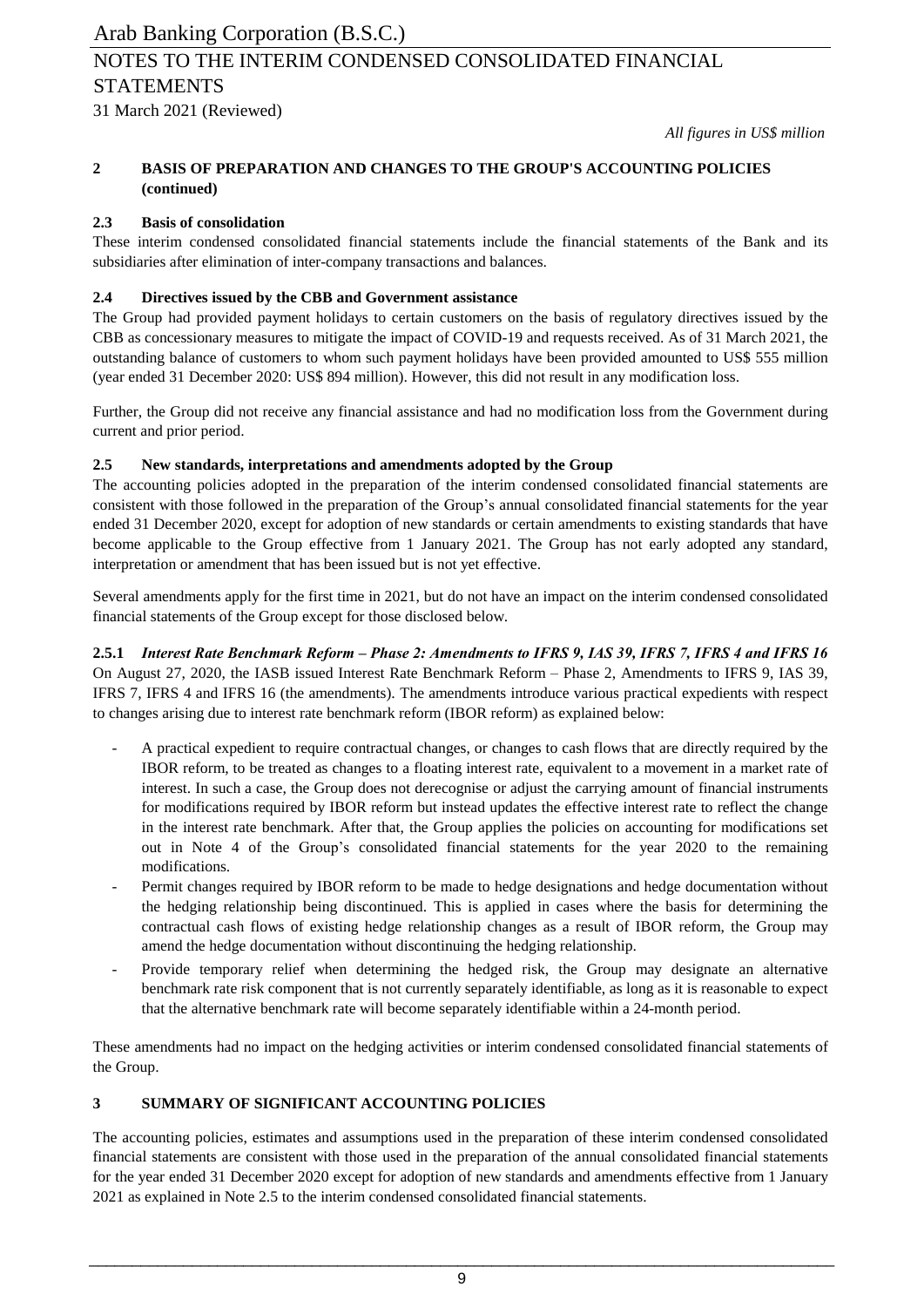# NOTES TO THE INTERIM CONDENSED CONSOLIDATED FINANCIAL **STATEMENTS**

31 March 2021 (Reviewed)

| <b>NON-TRADING INVESTMENTS</b><br>$\overline{\mathbf{4}}$ | <b>Reviewed</b><br>31 March<br>2021 | Audited<br>31 December<br>2020 |
|-----------------------------------------------------------|-------------------------------------|--------------------------------|
| <b>Debt securities</b>                                    |                                     |                                |
| At amortised cost                                         | 1,378                               | 1,213                          |
| At FVOCI                                                  | 5,651                               | 5,574                          |
|                                                           | 7,029                               | 6,787                          |
| <b>ECL</b> allowances                                     | (98)                                | (100)                          |
| Debt securities - net                                     | 6,931                               | 6,687                          |
| <b>Equity securities</b>                                  |                                     |                                |
| At FVOCI                                                  | $\boldsymbol{9}$                    | 9                              |
| <b>Equity securities</b>                                  | 9                                   | 9                              |
|                                                           | 6,940                               | 6,696                          |

*All figures in US\$ million*

Following are the stage wise break-up of debt securities as of 31 March 2021 and 31 December 2020:

|                        | 31 March 2021 (Reviewed)   |         |         |              |  |
|------------------------|----------------------------|---------|---------|--------------|--|
|                        | Stage 1                    | Stage 2 | Stage 3 | <b>Total</b> |  |
| Debt securities, gross | 6,940                      |         | 89      | 7,029        |  |
| <b>ECL</b> allowances  | (12)                       |         | (86)    | (98)         |  |
|                        | 6,928                      |         | 3       | 6,931        |  |
|                        | 31 December 2020 (Audited) |         |         |              |  |
|                        | Stage 1                    | Stage 2 | Stage 3 | Total        |  |
| Debt securities, gross | 6,698                      |         | 89      | 6,787        |  |
| <b>ECL</b> allowances  | (15)                       |         | (85)    | (100)        |  |
|                        | 6,683                      |         | 4       | 6,687        |  |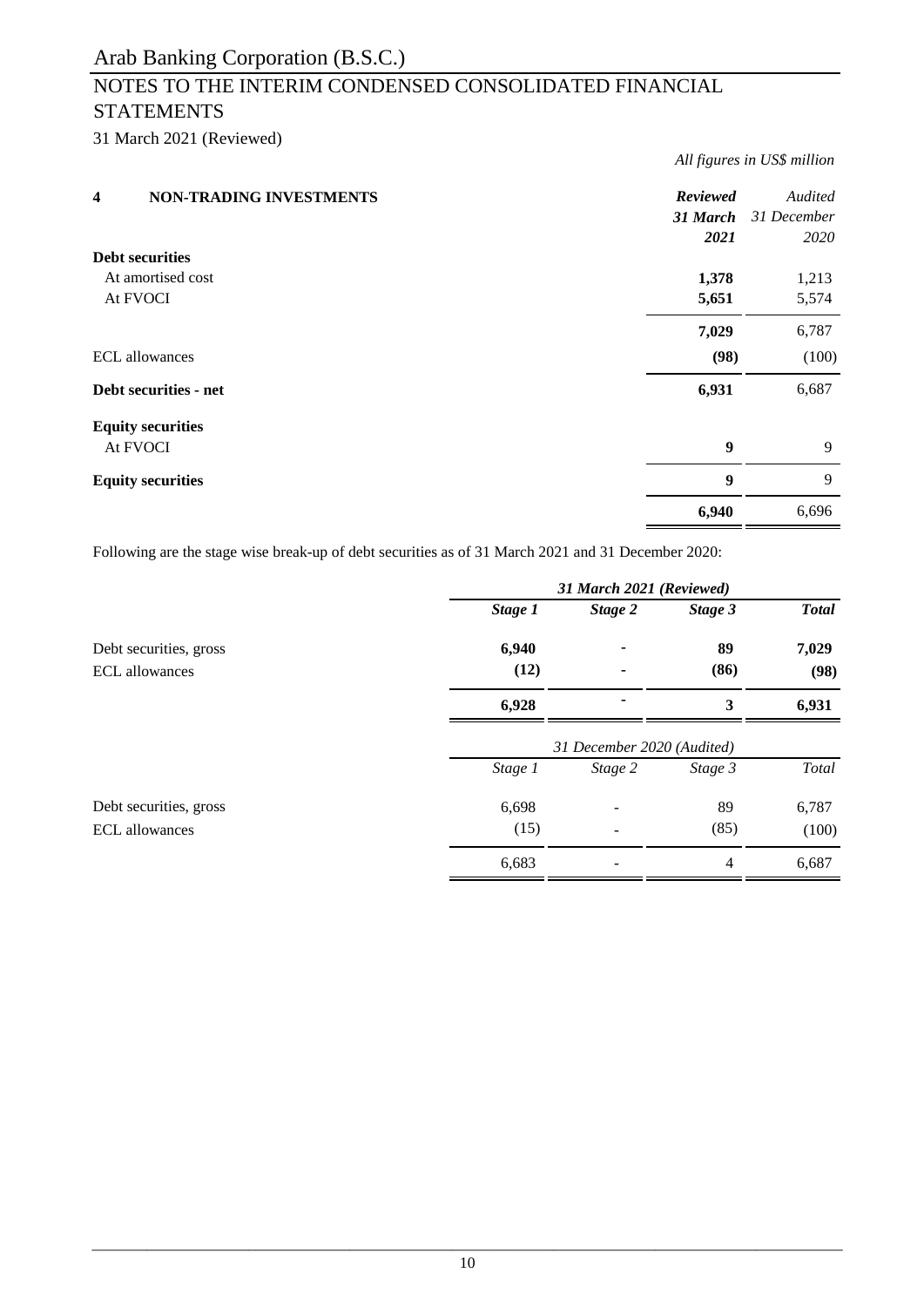# NOTES TO THE INTERIM CONDENSED CONSOLIDATED FINANCIAL **STATEMENTS**

31 March 2021 (Reviewed)

*All figures in US\$ million*

## **5 LOANS AND ADVANCES**

|                                                    | 31 March 2021 (Reviewed)   |             |              |                 |  |  |  |
|----------------------------------------------------|----------------------------|-------------|--------------|-----------------|--|--|--|
|                                                    | Stage 1                    | Stage 2     | Stage 3      | <b>Total</b>    |  |  |  |
| Loans and advances, gross<br><b>ECL</b> allowances | 14,190<br>(72)             | 998<br>(90) | 861<br>(689) | 16,049<br>(851) |  |  |  |
|                                                    | 14,118                     | 908         | 172          | 15,198          |  |  |  |
|                                                    | 31 December 2020 (Audited) |             |              |                 |  |  |  |
|                                                    | Stage 1                    | Stage 2     | Stage 3      | Total           |  |  |  |
| Loans and advances, gross                          | 14,782                     | 880         | 864          | 16,526          |  |  |  |
| <b>ECL</b> allowances                              | (67)                       | (95)        | (708)        | (870)           |  |  |  |
|                                                    | 14,715                     | 785         | 156          | 15,656          |  |  |  |

An analysis of movement in the ECL allowances during the periods ended 31 March 2021 and 31 March 2020 are as follows:

|                                          | Stage 1 | Stage 2 | Stage 3 | <b>Total</b> |
|------------------------------------------|---------|---------|---------|--------------|
| As at 1 January 2021                     | 67      | 95      | 708     | 870          |
| Net transfers between stages             |         | (2)     | 2       |              |
| Amounts written-off                      |         |         | (31)    | (31)         |
| Charge (reversal) for the period - net   | 7       | (2)     | 17      | 22           |
| Exchange adjustments and other movements | (2)     | (1)     | (7)     | (10)         |
| As at 31 March 2021 (Reviewed)           | 72      | 90      | 689     | 851          |
|                                          | Stage 1 | Stage 2 | Stage 3 | Total        |
| As at 1 January 2020                     | 58      | 67      | 492     | 617          |
| Net transfers between stages             |         |         | (7)     |              |
| Amounts written-off                      |         |         | (4)     | (4)          |
| Charge for the period - net              | 24      | 49      | 24      | 97           |
| Exchange adjustments and other movements | (4)     | (3)     | (16)    | (23)         |
| As at 31 March 2020 (unreviewed)         | 78      | 120     | 489     | 687          |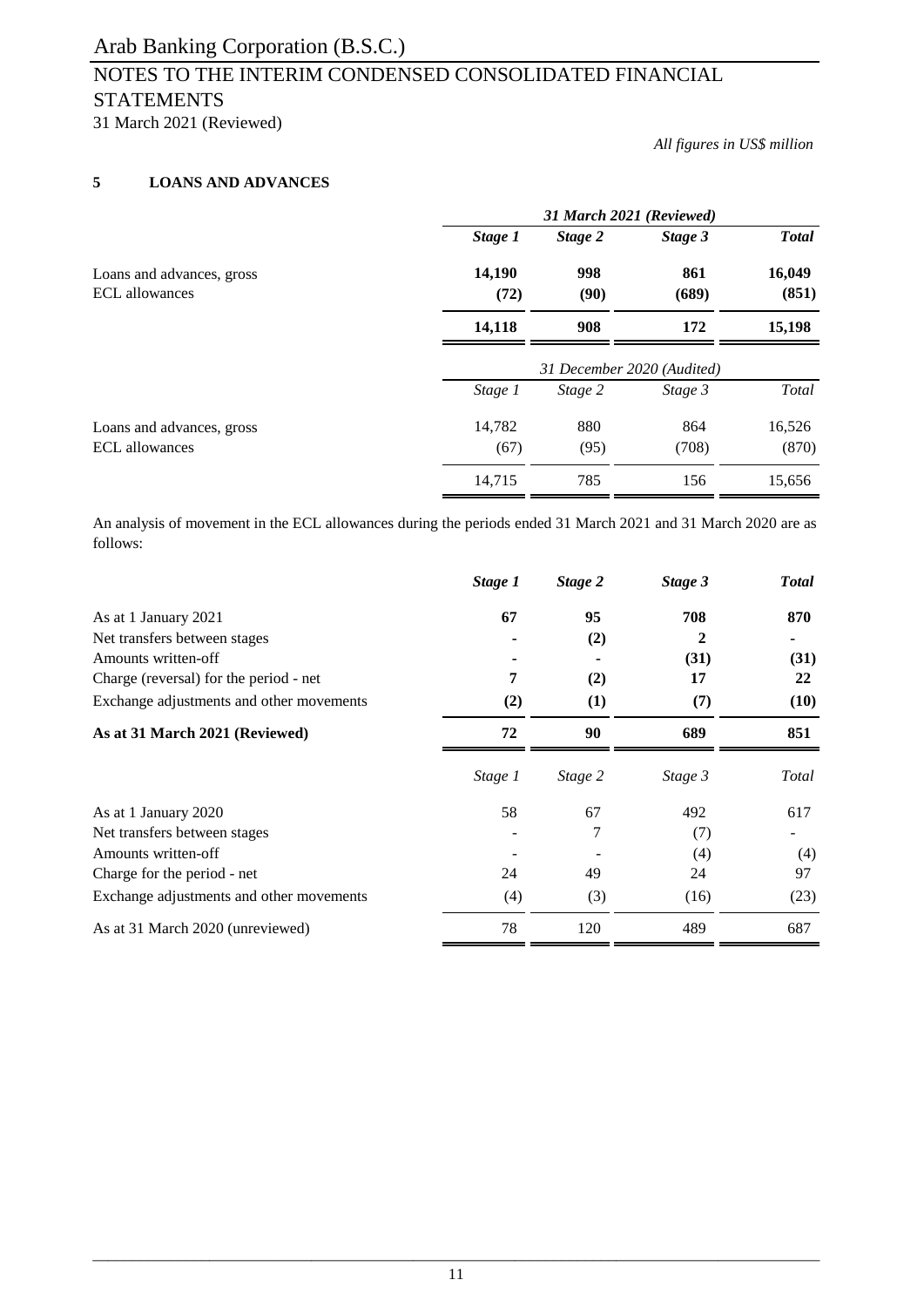# NOTES TO THE INTERIM CONDENSED CONSOLIDATED FINANCIAL **STATEMENTS**

31 March 2021 (Reviewed)

*All figures in US\$ million*

## **6 OTHER OPERATING INCOME (EXPENSE)**

| 31 March                                                     | 31 March          |
|--------------------------------------------------------------|-------------------|
| 2021                                                         | 2020              |
| <b>Reviewed</b>                                              | <i>Unreviewed</i> |
| 35<br>Fee and commission income - net*                       | 40                |
| Bureau processing income<br>h                                | 8                 |
| <b>26</b><br>Income (loss) from trading book - net           | (61)              |
| (Loss) gain on dealing in foreign currencies - net<br>(9)    | 64                |
| (15)<br>Loss on hedging foreign currency movements**         | (98)              |
| Gain on disposal of non-trading debt investments - net<br>14 |                   |
| Others - net                                                 |                   |
| 60                                                           | (35)              |

\*Included in the fee and commission income is US\$ 3 million (31 March 2020: US\$ 4 million) of fee income relating to funds under management.

\*\*Loss on hedging foreign currency movements relate to a transaction which has an offsetting impact on the tax expense for the period.

## **7 CREDIT LOSS EXPENSE**

|                                         | 31 March | 31 March   |
|-----------------------------------------|----------|------------|
|                                         | 2021     | 2020       |
|                                         | Reviewed | Unreviewed |
| Non-trading debt investments            | (2)      | 9          |
| Loans and advances                      | 22       | 97         |
| Credit commitments and contingent items | -        | 14         |
|                                         | 20       | 120        |

## **8 OPERATING SEGMENTS**

For management purposes, the Group is organised into five operating segments which are based on business units and their activities. The Group has accordingly been structured to place its activities under the distinct divisions which are as follows:

- **MENA subsidiaries** cover retail, corporate and treasury activities of subsidiaries in North Africa and Levant;
- **International wholesale banking** encompasses corporate and structured finance, trade finance, Islamic banking services and syndications;
- **Group treasury** comprises treasury activities of Bahrain Head Office, New York and London;
- **ABC Brasil** primarily reflects the commercial banking and treasury activities of the Brazilian subsidiary Banco ABC Brasil S.A., focusing on the corporate and middle market segments in Brazil; and
- **Others** includes activities of Arab Financial Services Company B.S.C. (c) and ila Bank.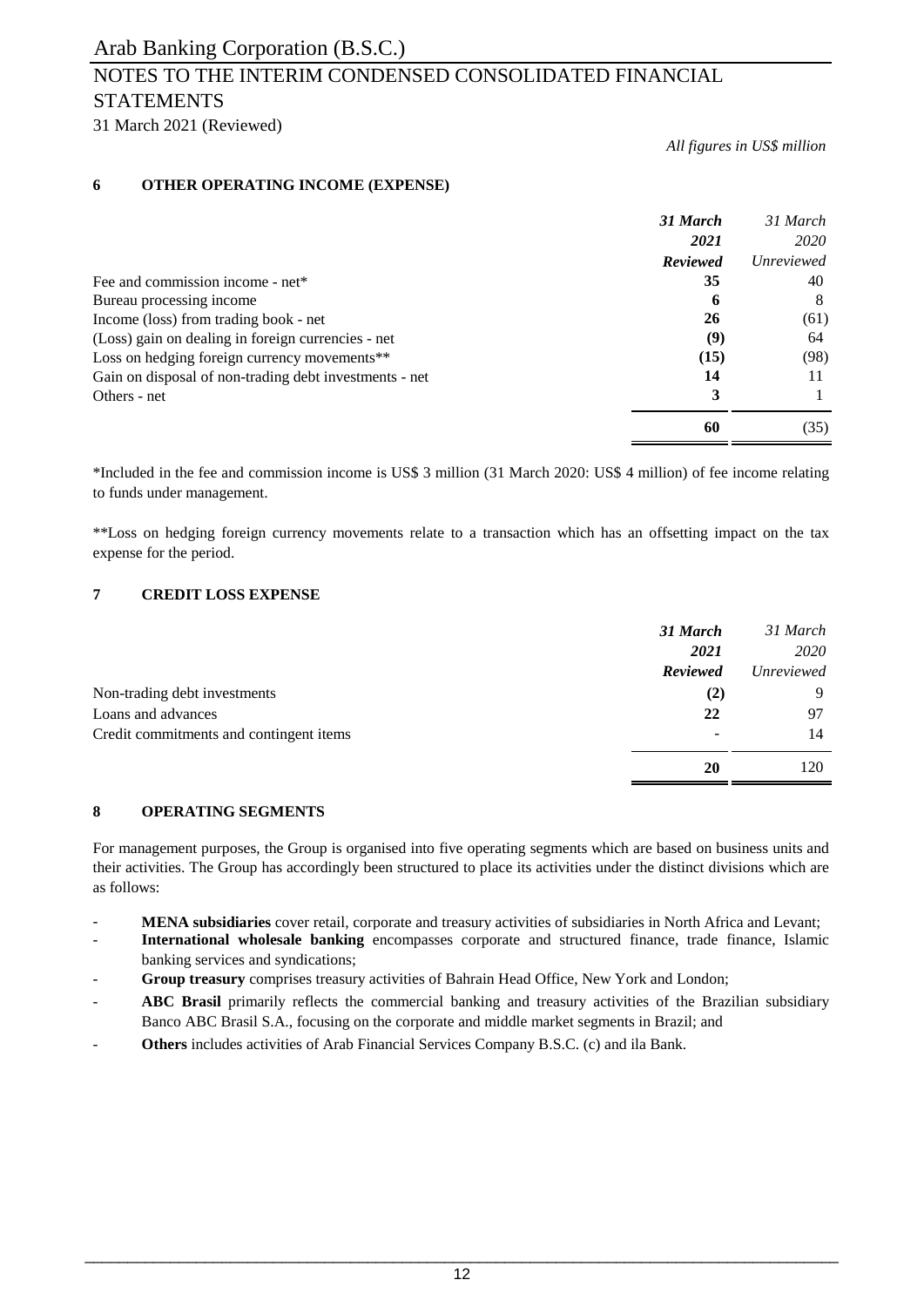# NOTES TO THE INTERIM CONDENSED CONSOLIDATED FINANCIAL **STATEMENTS**

31 March 2021 (Reviewed)

*All figures in US\$ million*

## **8 OPERATING SEGMENTS (continued)**

|                                                              |                             | <b>International</b>     |                   |                      |                  |              |
|--------------------------------------------------------------|-----------------------------|--------------------------|-------------------|----------------------|------------------|--------------|
| Three-month period ended<br>31 March 2021 (Reviewed)         | <b>MENA</b><br>subsidiaries | wholesale<br>banking     | Group<br>treasury | ABC<br><b>Brasil</b> | <b>Others</b>    | <b>Total</b> |
| Net interest income                                          | 29                          | 40                       | 16                | 36                   | 1                | 122          |
| Other operating income                                       | 9                           | 17                       | 16                | 13                   | 5                | 60           |
| Total operating income                                       | 38                          | 57                       | 32                | 49                   | $\boldsymbol{6}$ | 182          |
| Total operating expenses                                     | (25)                        | (27)                     | (5)               | (24)                 | (17)             | (98)         |
| Profit (loss) before taxation<br>credit loss and unallocated |                             |                          |                   |                      |                  |              |
| operating expenses                                           | 13                          | 30                       | 27                | 25                   | (11)             | 84           |
| Credit loss expense                                          | (1)                         | (10)                     |                   | (9)                  |                  | (20)         |
| Taxation (charge) reversal on foreign<br>operations          | (4)                         | (1)                      |                   | 4                    |                  | (1)          |
| Unallocated operating expenses                               |                             |                          |                   |                      |                  | (27)         |
| Profit for the period                                        |                             |                          |                   |                      |                  | 36           |
| Operating assets<br>as at 31 March 2021                      | 3,625                       | 8,731                    | 9,972             | 7,673                | 207              | 30,208       |
| Operating liabilities<br>as at 31 March 2021                 | 2,983                       |                          | 16,185            | 6,728                | 210              | 26,106       |
|                                                              |                             | <i>International</i>     |                   |                      |                  |              |
| Three-month period ended                                     | <b>MENA</b>                 | wholesale                | Group             | ABC                  |                  |              |
| 31 March 2020 (unreviewed)                                   | subsidiaries                | banking                  | treasury          | <b>Brasil</b>        | <b>Others</b>    | Total        |
| Net interest income                                          | 30                          | 41                       | 12                | 43                   | $11\,$           | 137          |
| Other operating income (expense)                             | 9                           | 19                       | 14                | (84)                 | 7                | (35)         |
| Total operating income (loss)                                | 39                          | 60                       | 26                | (41)                 | 18               | 102          |
| Total operating expenses                                     | (25)                        | (28)                     | (7)               | (29)                 | (12)             | (101)        |
| Profit (loss) before taxation and                            |                             |                          |                   |                      |                  |              |
| credit loss and unallocated                                  |                             |                          |                   |                      |                  |              |
| operating expenses                                           | 14                          | 32                       | 19                | (70)                 | 6                | 1            |
| Credit loss expense                                          | (2)                         | (108)                    |                   | (10)                 |                  | (120)        |
| Taxation (charge) reversal on foreign                        |                             |                          |                   |                      |                  |              |
| operations                                                   | (4)                         | (1)                      |                   | 103                  |                  | 98           |
| Unallocated operating expenses                               |                             |                          |                   |                      |                  | (32)         |
| Loss for the period                                          |                             |                          |                   |                      |                  | (53)         |
| Operating assets<br>as at 31 December 2020                   | 3,648                       | 8,542                    | 10,310            | 7,745                | 162              | 30,407       |
| Operating liabilities                                        |                             |                          |                   |                      |                  |              |
| as at 31 December 2020                                       | 3,053                       | $\overline{\phantom{a}}$ | 16,309            | 6,739                | 162              | 26,263       |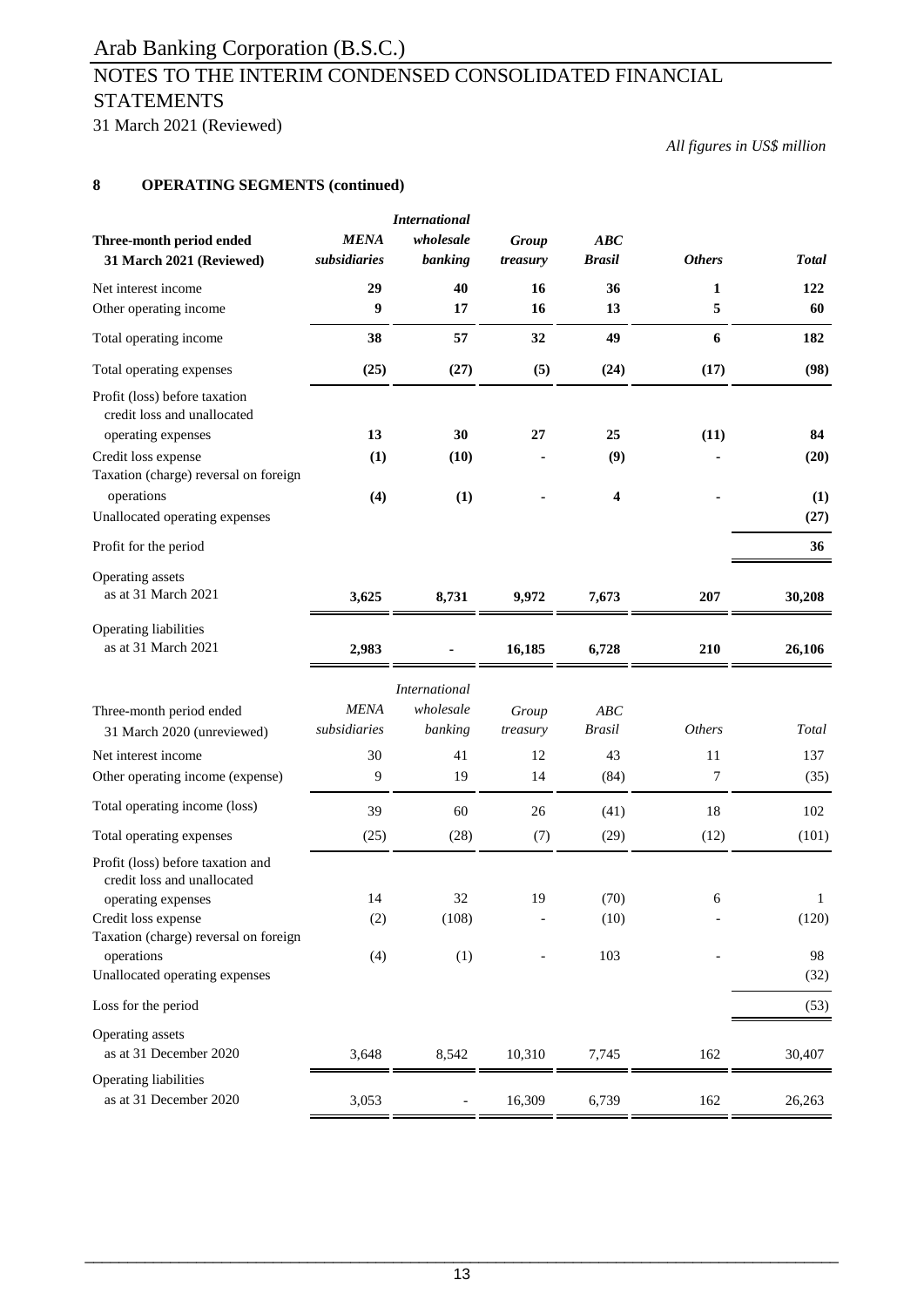# NOTES TO THE INTERIM CONDENSED CONSOLIDATED FINANCIAL **STATEMENTS**

31 March 2021 (Reviewed)

*All figures in US\$ million*

## **9 FAIR VALUE OF FINANCIAL INSTRUMENTS**

The following tables provides the fair value measurement hierarchy of the Group's financial assets and financial liabilities.

## **Quantitative disclosure of fair value measurement hierarchy for assets as at 31 March 2021(Reviewed):**

## **Financial assets measured at fair value:**

|                              | Level 1        | Level 2 | <b>Total</b> |
|------------------------------|----------------|---------|--------------|
| Trading securities           | 528            | 10      | 538          |
| Non-trading investments      | 5,266          | 296     | 5,562        |
| Loans and advances           | $\blacksquare$ | 560     | 560          |
| Derivatives held for trading | 555            | 314     | 869          |
| Derivatives held as hedges   |                |         | 3            |

**Quantitative disclosure of fair value measurement hierarchy for liabilities as at 31 March 2021(Reviewed):**

## **Financial liabilities measured at fair value:**

|                              | Level 1 | Level 2 | <b>Total</b> |
|------------------------------|---------|---------|--------------|
| Derivatives held for trading | 516     | 298     | 814          |
| Derivatives held as hedges   | $\sim$  | 141     | 141          |

Quantitative disclosure of fair value measurement hierarchy for assets as at 31 December 2020 (Audited):

Financial assets measured at fair value:

|                              | Level 1 | Level 2                  | Total |
|------------------------------|---------|--------------------------|-------|
| Trading securities           | 171     | $\overline{\phantom{0}}$ | 171   |
| Non-trading investments      | 5,229   | 255                      | 5,484 |
| Loans and advances           |         | 514                      | 514   |
| Derivatives held for trading | 349     | 633                      | 982   |
| Derivatives held as hedges   | -       |                          |       |

Quantitative disclosure of fair value measurement hierarchy for liabilities as at 31 December 2020 (Audited):

Financial liabilities measured at fair value:

|                              | Level 1                  | Level 2 | Total |
|------------------------------|--------------------------|---------|-------|
| Derivatives held for trading | 309                      | 565     | 874   |
| Derivatives held as hedges   | $\overline{\phantom{a}}$ | 163     | 163   |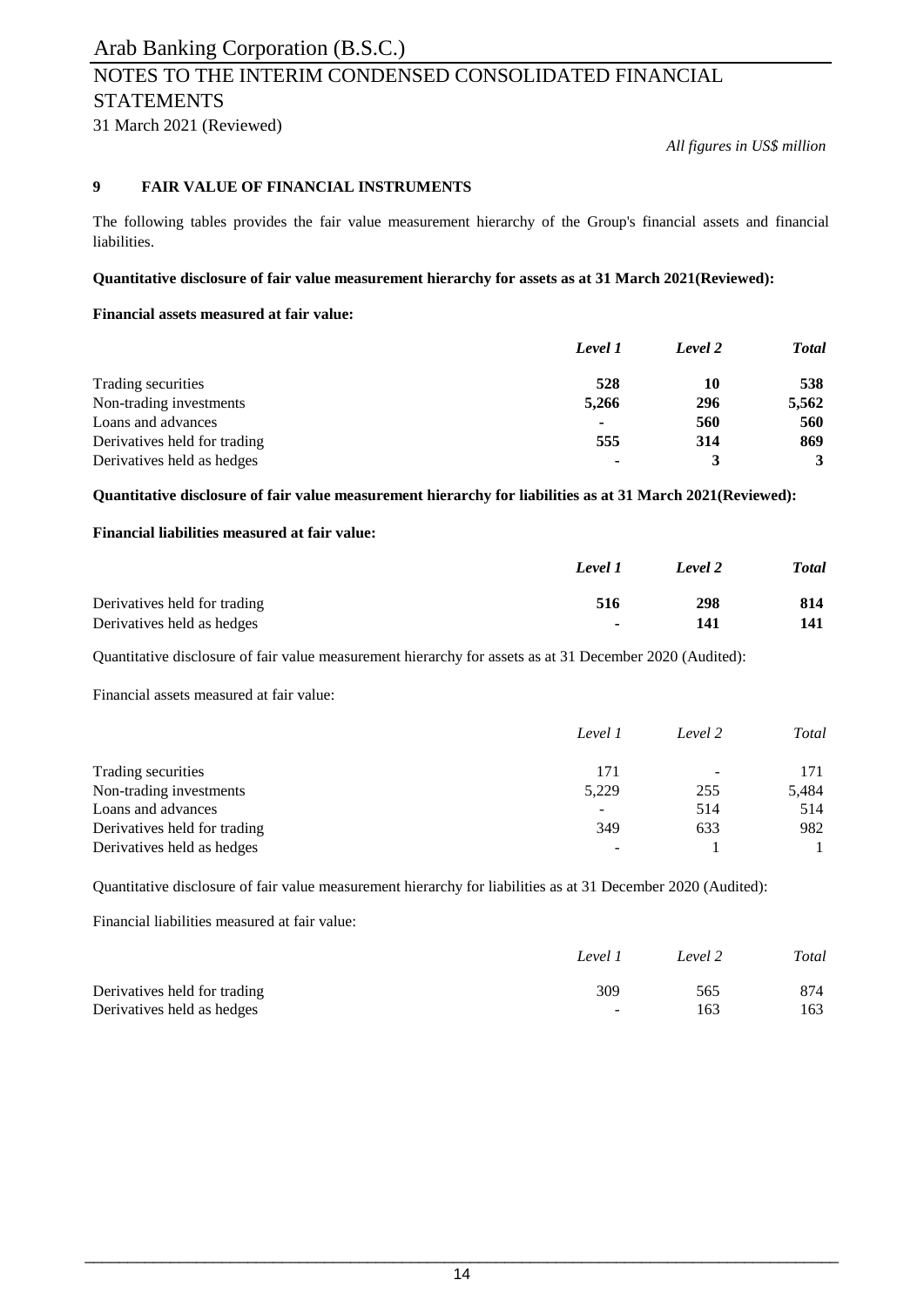# Arab Banking Corporation (B.S.C.) NOTES TO THE INTERIM CONDENSED CONSOLIDATED FINANCIAL STATEMENTS

31 March 2021 (Reviewed)

*All figures in US\$ million*

#### **9 FAIR VALUE OF FINANCIAL INSTRUMENTS (continued)**

#### **Fair values of financial instruments not carried at fair value**

Except for the following, the fair value of financial instruments which are not carried at fair value are not materially different from their carrying value.

|                                                           | <b>Reviewed</b> |       | Audited          |       |
|-----------------------------------------------------------|-----------------|-------|------------------|-------|
|                                                           | 31 March 2021   |       | 31 December 2020 |       |
|                                                           | <b>Carrying</b> | Fair  | Carrying         | Fair  |
|                                                           | value           | value | value            | value |
| <b>Financial assets</b>                                   |                 |       |                  |       |
| Non-trading debt investments<br>at amortised cost - gross | 1,378           | 1,381 | 1,213            | 1,213 |
| <b>Financial liabilities</b><br><b>Borrowings</b>         | 1,602           | 1,602 | 1,795            | 1,796 |

For financial instruments that are recognised at fair value on a recurring basis, the Group determines whether transfers have occurred between Levels in the hierarchy by re-assessing categorisation at the end of each reporting period.

## **Financial instruments in level 1**

The fair value of financial instruments traded in active markets is based on quoted market prices at the reporting date. A market is regarded as active if quoted prices are readily and regularly available from an exchange, dealer, broker, industry group, pricing service, or regulatory agency, and those prices represent actual and regularly occurring market transactions on an arm's length basis. The quoted market price used for financial assets held by the Group is the current bid price. These instruments are included in Level 1.

#### **Financial instruments in level 2**

The fair value of financial instruments that are not traded in an active market (for example, over-the-counter derivatives) is determined by using valuation techniques. These valuation techniques maximise the use of observable market data where it is available and rely as little as possible on entity specific estimates. If all significant inputs required to fair value an instrument are observable, the instrument is included in level 2.

#### **Transfers between level 1 and level 2**

There were no transfers between level 1 and level 2 during the current and prior period.

#### **10 CREDIT COMMITMENTS AND CONTINGENT ITEMS**

#### **a) Exposure (after applying credit conversion factor) and ECL by stage**

|                                      | 31 March 2021 (Reviewed) |                            |         |              |  |
|--------------------------------------|--------------------------|----------------------------|---------|--------------|--|
|                                      | Stage 1                  | Stage 2                    | Stage 3 | <b>Total</b> |  |
| Credit commitments and contingencies | 2,822                    | 165                        | 79      | 3,066        |  |
| ECL allowances                       | 9                        | 10                         | 33      | 52           |  |
|                                      |                          | 31 December 2020 (Audited) |         |              |  |
|                                      | Stage 1                  | Stage 2                    | Stage 3 | Total        |  |
| Credit commitments and contingencies | 2,758                    | 202                        | 61      | 3,021        |  |
| <b>ECL</b> allowances                | 12                       | 13                         | 32      | 57           |  |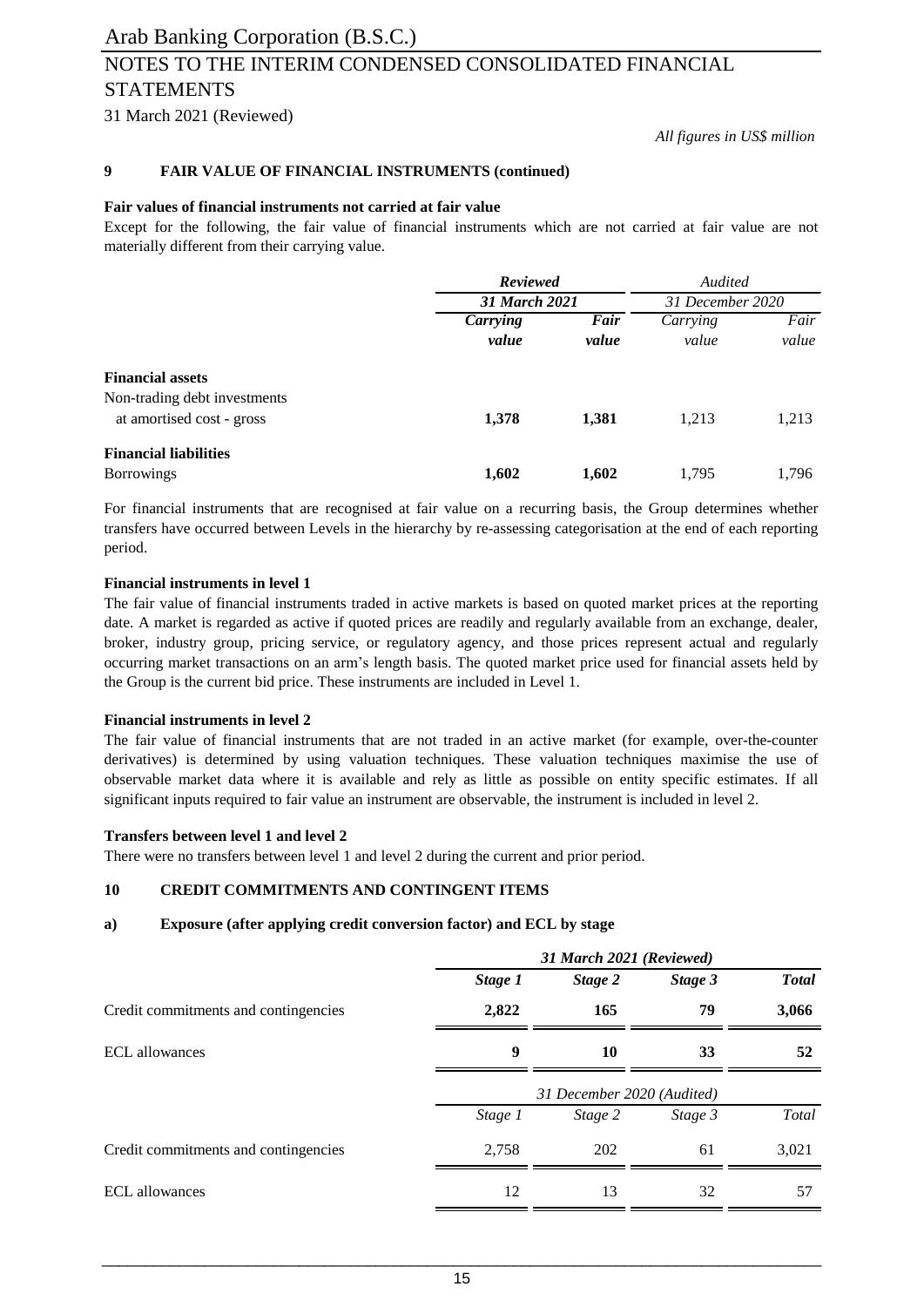# NOTES TO THE INTERIM CONDENSED CONSOLIDATED FINANCIAL **STATEMENTS**

31 March 2021 (Reviewed)

*All figures in US\$ million*

*31 March 31 December*

## **10 CREDIT COMMITMENTS AND CONTINGENT ITEMS (continued)**

## **a) Exposure (after applying credit conversion factor) and ECL by stage (continued)**

An analysis of movement in the ECL allowances during the period are as follows:

|                                                            | Stage 1   | Stage 2   | Stage 3 | <b>Total</b> |
|------------------------------------------------------------|-----------|-----------|---------|--------------|
| As at 1 January 2021<br>ECL movements for the period - net | 12<br>(3) | 13<br>(3) | 32      | 57<br>(5)    |
| <b>As at 31 March 2021</b>                                 | 9         | 10        | 33      | 52           |
|                                                            | Stage 1   | Stage 2   | Stage 3 | Total        |
| As at 1 January 2020<br>ECL movements for the period - net | 14        | 13<br>11  | 11      | 38<br>11     |
| As at 31 March 2020 (unreviewed)                           | 14        | 24        | 11      | 49           |

## **b) Credit commitments and contingencies**

|                                                                            | 31 March | 31 December |
|----------------------------------------------------------------------------|----------|-------------|
|                                                                            | 2021     | 2020        |
| Short-term self-liquidating trade and transaction-related contingent items | 2,706    | 2,148       |
| Direct credit substitutes, guarantees                                      | 2,855    | 3,041       |
| Undrawn loans and other commitments                                        | 1,708    | 1,865       |
|                                                                            | 7.269    | 7,054       |
| Credit exposure after applying credit conversion factor                    | 3,066    | 3,021       |
| Risk weighted equivalents                                                  | 2,552    | 2,619       |

## **c) Derivatives**

The outstanding notional amounts at the reporting date were as follows:

|                                                    |        | <b>31 March</b> 31 December |
|----------------------------------------------------|--------|-----------------------------|
|                                                    | 2021   | 2020                        |
| Interest rate swaps                                | 12,791 | 12,790                      |
| Currency swaps                                     | 297    | 405                         |
| Forward foreign exchange contracts                 | 5,612  | 5,990                       |
| Options                                            | 9,464  | 7,086                       |
| <b>Futures</b>                                     | 6,686  | 5,722                       |
|                                                    | 34,850 | 31,993                      |
| Risk weighted equivalents (credit and market risk) | 1,811  | 1,895                       |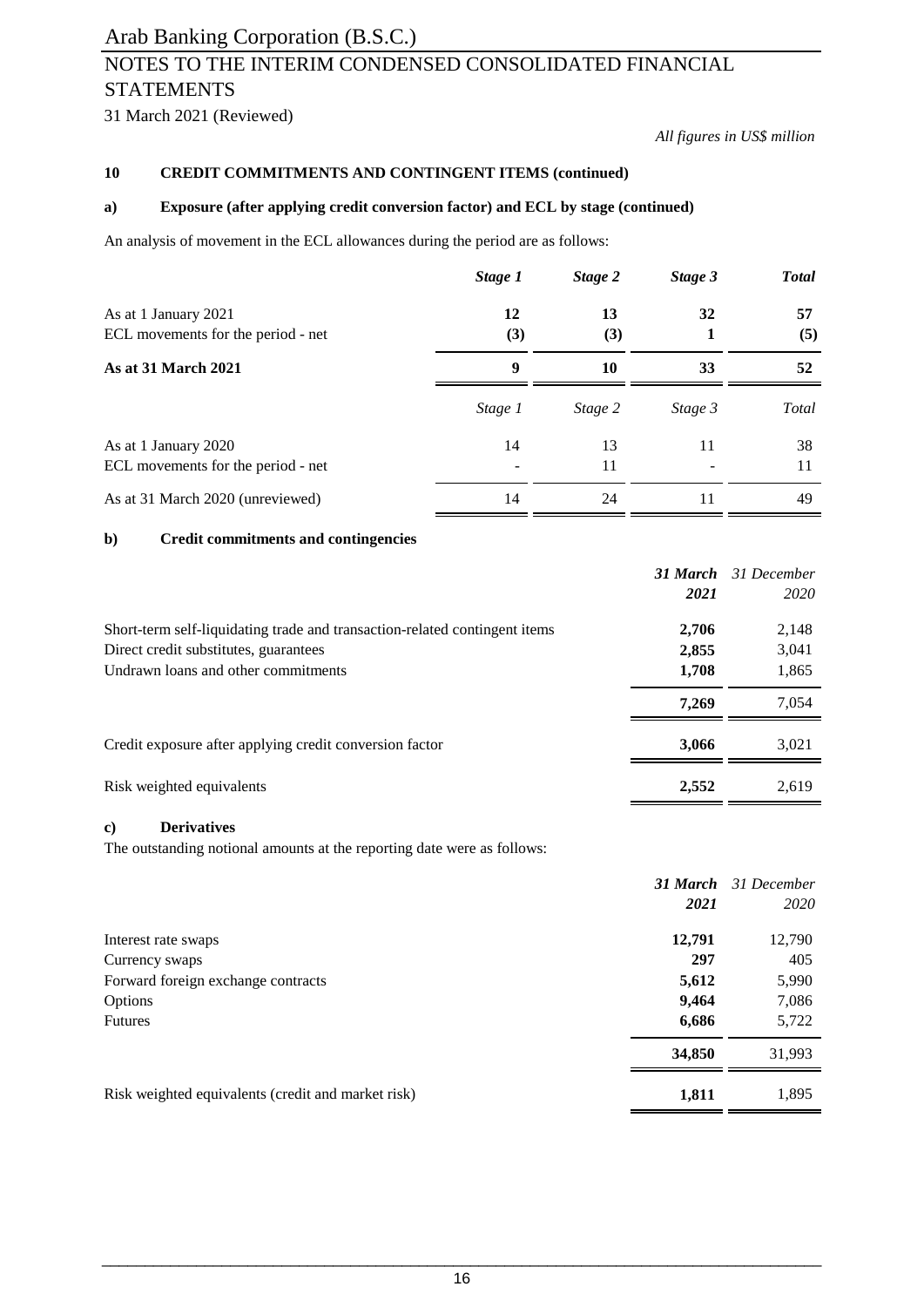# NOTES TO THE INTERIM CONDENSED CONSOLIDATED FINANCIAL STATEMENTS

31 March 2021 (Reviewed)

*All figures in US\$ million*

## **11 RISK MANAGEMENT**

## **Liquidity risk**

The Group is required to comply with the liquidity requirements as stipulated by its regulator, the CBB. These requirements relate to maintaining a minimum of 100% (reduced to 80% upto 31 December 2021) for liquidity coverage ratio (LCR) and net stable funding ratio (NSFR). LCR is calculated as a ratio of its stock of HQLA and net outflows over the next 30 calendar days. NSFR is calculated as a ratio of 'available stable funding' to 'required stable funding'. As at 31 March 2021, the Group's LCR and NSFR were at 200% (31 December 2020: 324%) and 124% (31 December 2020: 122%) respectively.

## **12 TRANSACTIONS WITH RELATED PARTIES**

Related parties represent the ultimate parent, major shareholders, associates, directors and key management personnel of the Group and entities controlled, jointly controlled or significantly influenced by such parties. Pricing policies and terms of these transactions are approved by the Group's management.

The period-end and year-end balances in respect of related parties included in the interim consolidated statement of financial position are as follows:

|                                       |                 | <b>Major</b> |                  |             |
|---------------------------------------|-----------------|--------------|------------------|-------------|
|                                       | <b>Ultimate</b> | share-       |                  | 31 March    |
|                                       | parent          | holder       | <i>Directors</i> | 2021        |
|                                       |                 |              |                  | (Reviewed)  |
| Deposits from customers               | 3,194           | 700          | 8                | 3,902       |
| <b>Borrowings</b>                     | 1,505           |              |                  | 1,505       |
| Short-term self-liquidating trade and |                 |              |                  |             |
| transaction-related contingent items  | 330             |              |                  | <b>330</b>  |
|                                       |                 | Major        |                  |             |
|                                       | <i>Ultimate</i> | share-       |                  | 31 December |
|                                       | parent          | holder       | <i>Directors</i> | 2020        |
| Deposits from customers               | 3,274           | 700          | 8                | 3,982       |
| <b>Borrowings</b>                     | 1,330           |              |                  | 1,330       |
| Short-term self-liquidating trade and |                 |              |                  |             |
| transaction-related contingent items  | 171             |              |                  | 171         |

The income and expenses in respect of related parties included in the interim consolidated statement of profit or loss are as follows:

|                   | 31 March | 31 March                   |
|-------------------|----------|----------------------------|
|                   | 2021     | 2020                       |
|                   |          | <b>Reviewed</b> Unreviewed |
| Commission income | 2        | $2^{1}$                    |
| Interest expense  | 20       | 29                         |

## **13 IMPACT OF COVID-19**

On 11 March 2020, the World Health Organisation declared the COVID-19 outbreak a global pandemic. Many countries' governments, including the Kingdom of Bahrain and other countries where the Group operates, implemented restrictions aimed at limiting the rate of its spread which have had immediate impact on people, businesses and economies. Additionally, governments and central banks of economies where the Group operates have launched economic support and relief measures (including payment reliefs) to minimise the impact on individuals and corporates.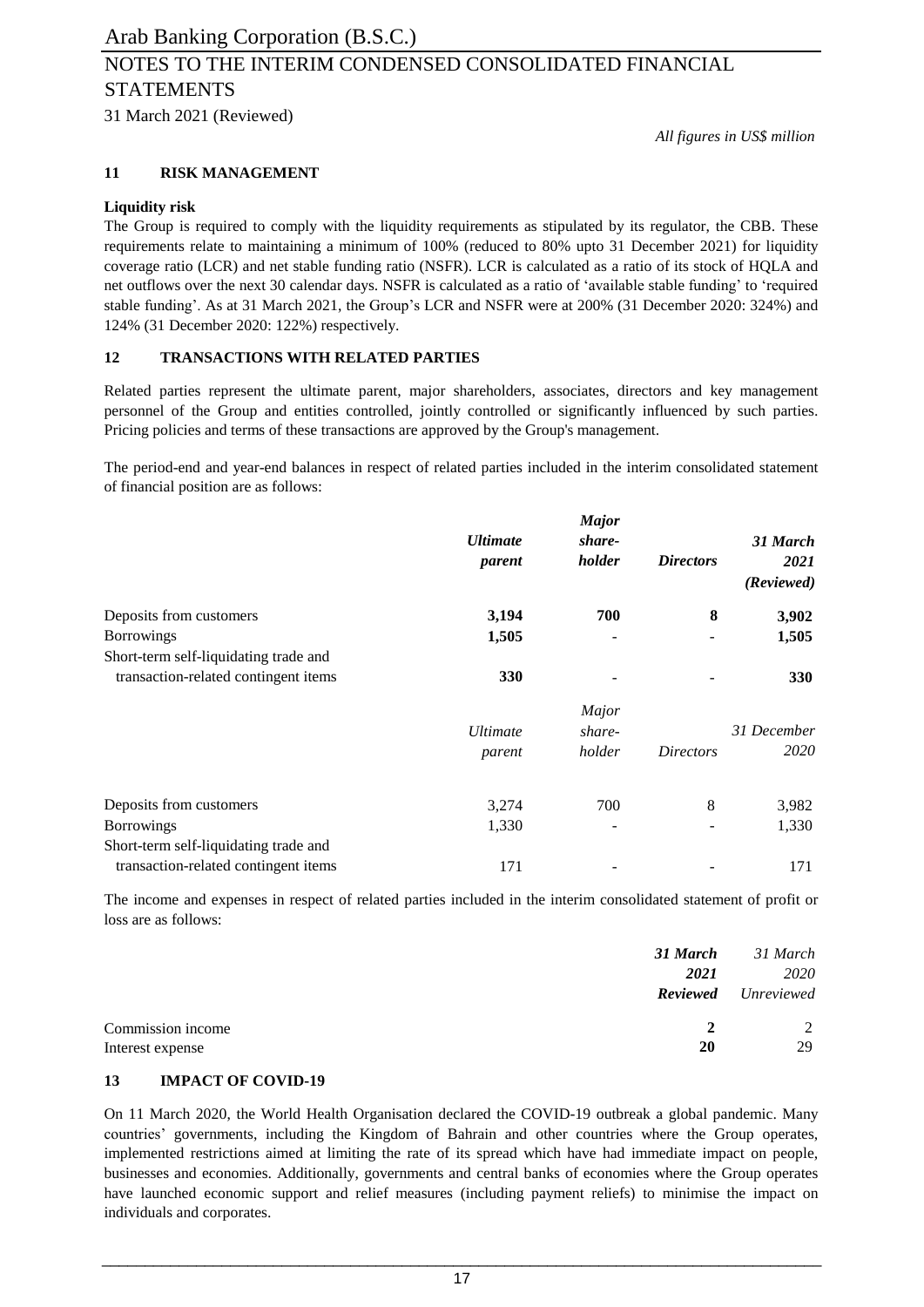*All figures in US\$ million*

## **13 IMPACT OF COVID-19 (continued)**

The Group continues to closely monitor the situation to ensure operational resilience and continuity of its operations. The Bank has activated its business continuity planning and other risk management practices to manage the potential impact of the business disruption due to COVID-19 outbreak, on its operations and financial performance.

Further, banking and accounting regulators have continued to provide guidance on the appropriate provisioning treatment relative to the support provided to customers as a result of the COVID-19 crisis. Accordingly, the Group has performed an assessment of COVID-19 implications on its financial results, expected credit loss (ECL) methodology, use of forward looking information and judgements for the period ended 31 March 2021. The ECL methodology has largely remained unchanged from 31 December 2020 )which included the changes to factor into account COVID-19 impacts). Significant inputs used for ECL calculation for the period are described below.

## **a) Reasonableness of forward looking information and probability weights**

The Group uses a range of macro-economic factors in ECL assessment relevant to multiple jurisdictions of operations considering its global footprint under three scenarios, upward, base and downward case. The Group reviews and updates selected economic series on regular basis and applies its judgement in determining what constitutes reasonable and forward-looking estimates.

During the first quarter of 2021, the Group has used the Moody's latest macroeconomic data which has been reviewed and approved by the management and considered as fit for use for the purpose of ECL modelling. In making estimates, the Group assessed a range of possible outcomes by stressing the macroeconomic factors (that includes upward, base and downward case scenarios), and has kept the scenario weightages of upward, base and downward cases unchanged at 30%, 40% and 30% respectively from 31 December 2020.

## **b) Support for customers and associated ECL treatment**

Obligors seeking forbearance in the form of a deferral of repayments or interest as a result of the impact of COVID-19 have been treated in line with local regulatory guidelines in each jurisdiction. The staging and ECL estimation for such customers and any associated reporting are also done in line with regulatory guidance.

## **c) Application of overlays to specific industry and customer portfolios**

Considering the current scenario, the Group has applied overlays on the ECL estimates based on internal stress testing analysis (alongside significant judgements). While estimating the overlays, considerations were given to potential severity and duration of the economic shock, including the mitigating effects of government support actions, as well the potential trajectory of the subsequent recovery. The Group also considered the likely differential impacts on portfolio and sector classes, including pronouncements from different regulatory bodies regarding IFRS 9 application in the context of COVID-19. The Group will continue to reassess these overlays and scenario weightages on an ongoing basis.

Consistent with requirements of IFRS 9, the Group has considered both quantitative and qualitative information in the assessment of a significant increase in risk.

As with any economic forecasts, the projections and likelihood of the occurrence are subject to a high degree of inherent uncertainty and therefore the actual outcomes may be significantly different to those projected.

## **d) Modification of financial assets**

The CBB issued several circulars with respect to COVID-19 outbreak to banks in the Kingdom of Bahrain with respect to deferral of repayments of principal and interest due for affected sectors, pursuant to which the Group has assessed the deferral requests received on a case to case basis in compliance with CBB circulars. As the Group has not granted any interest waiver requests, no modification loss has been recognised during the period ended 31 March 2021 and 31 March 2020.

## **e) Subsequent events impact on ECL**

The implications of the COVID-19 pandemic are ongoing and the outcome of this event cannot still be estimated with reasonable certainty. Hence, "non-adjusting events" in line with IAS 10 "Subsequent events" cannot be reasonably quantified at the date of issuance of these interim condensed consolidated financial statements.